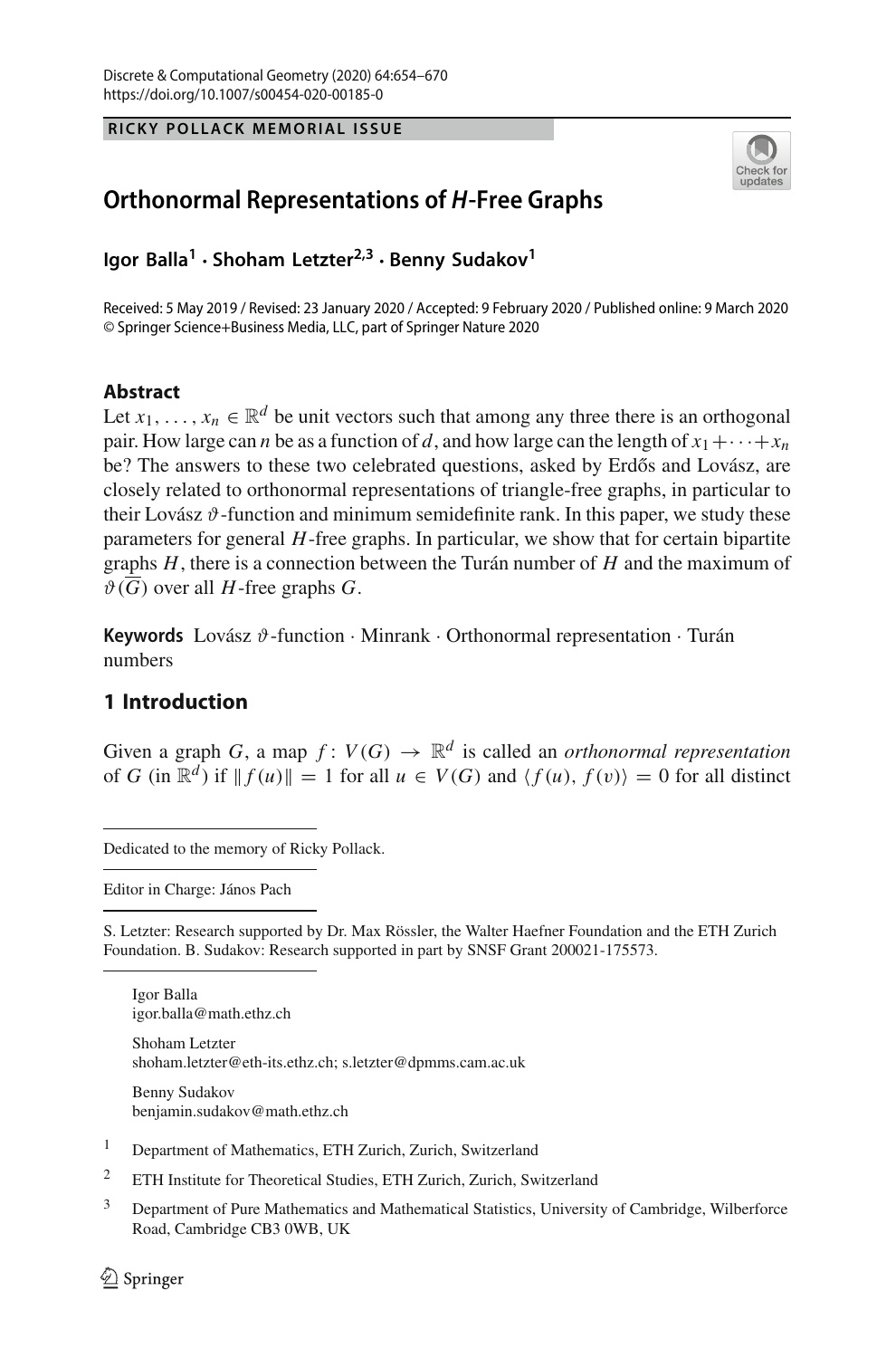$u, v \in V(G)$  such that  $uv \notin E(G)$ . Note that every graph *G* on *n* vertices has an orthonormal representation, since we may assign each vector to a corresponding orthonormal basis vector in R|*G*<sup>|</sup> . Given an orthonormal representation *f* of a graph *G* with vertex set  $[n]$ , we define  $M_f$  to be the *Gram matrix* of the vectors  $f(1), \ldots, f(n)$ , so that  $(M_f)_{i,j} = \langle f(i), f(j) \rangle$ .

<span id="page-1-1"></span>The concept of orthonormal representations goes back to a seminal paper of Lovász [\[26](#page-16-0)], who used them to define a graph parameter now known as the Lovász  $\vartheta$ -function. The  $\vartheta$ -function of a graph G has several equivalent definitions. Here we list the ones that we shall use later.

**Definition 1.1** Let *G* be a graph with vertex set  $[n]$ . The  $\vartheta$ -function of *G*, denoted  $\vartheta(G)$ , can be defined in the following ways, which are shown to be equivalent in [\[26](#page-16-0)].

- 1.  $\vartheta(G)$  is the maximum, over all orthonormal representations f of the complement graph  $\overline{G}$ , of the largest eigenvalue of the Gram matrix  $M_f$ .
- 2.  $\vartheta(G)$  is the maximum of  $1 \lambda_1(A)/\lambda_n(A)$ , over all  $n \times n$  real symmetric matrices *A* such that  $A_{i,j} = 0$  if  $ij \in E(G)$  or  $i = j$ .
- 3.  $\vartheta(G)$  is the minimum, over all orthonormal representations  $f$  of  $G$  and all unit vectors *x*, of max $v \in V(G)$   $\langle x, f(v) \rangle^{-2}$ .
- 4.  $\vartheta(G)$  is the maximum, over all orthonormal representations  $f$  of the complement graph  $\overline{G}$  and all unit vectors *x*, of  $\sum_{v \in V(G)} (x, f(v))^2$ .

Lovász originally introduced the notion of the  $\vartheta$ -function in order to bound the Shannon capacity of a graph, and since then, the combinatorial and algorithmic applications of the Lovász  $\vartheta$ -function have been studied extensively, see e.g. Knuth [\[22](#page-16-1)].

Given a graph  $G$ , let us define the *minimum semidefinite rank* of  $G$ , denoted msr( $G$ ), to be the minimum *d* such that there exists an orthonormal representation of *G* in  $\mathbb{R}^d$ . Note that msr(*G*) can be seen as a vector generalization of the chromatic number of  $\overline{G}$ , see [\[20](#page-16-2)]. Indeed, by assigning a standard basis vector of  $\mathbb{R}^{\chi(\overline{G})}$  to each vertex of a given color, one can see that msr( $G$ )  $\lt \chi(\overline{G})$ . In the same paper where he introduced the  $\vartheta$ -function, Lovász [\[26,](#page-16-0) Thm. 11] showed that

$$
\vartheta(G) \le \operatorname{msr}(G).
$$

Various notions of the minimum rank of a graph have been studied in the literature, see Fallat and Hogben [\[13\]](#page-16-3) for a survey. Note that an equivalent way to define the minimum semidefinite rank of a graph *G* is as the minimum rank of a positive semidefinite matrix *M* such that  $M_{i,i} = 1$  for all *i* and  $M_{i,j} = 0$  if  $ij \notin E(G)$ . Dropping the positive semidefinite assumption, we arrive at the notion of minrank, which has applications in theoretical computer science, see Golovnev et al. [\[17](#page-16-4)] for references. In particular, it is related to important problems on the complexity of arithmetic circuits [\[9\]](#page-16-5).

<span id="page-1-0"></span><sup>&</sup>lt;sup>1</sup> In [\[26\]](#page-16-0), Lovász forgets to include the assumption that *A* is symmetric and  $A_{i,i} = 0$  for all *i* in his statement of Theorem 6, but it is clear that this is what he intended.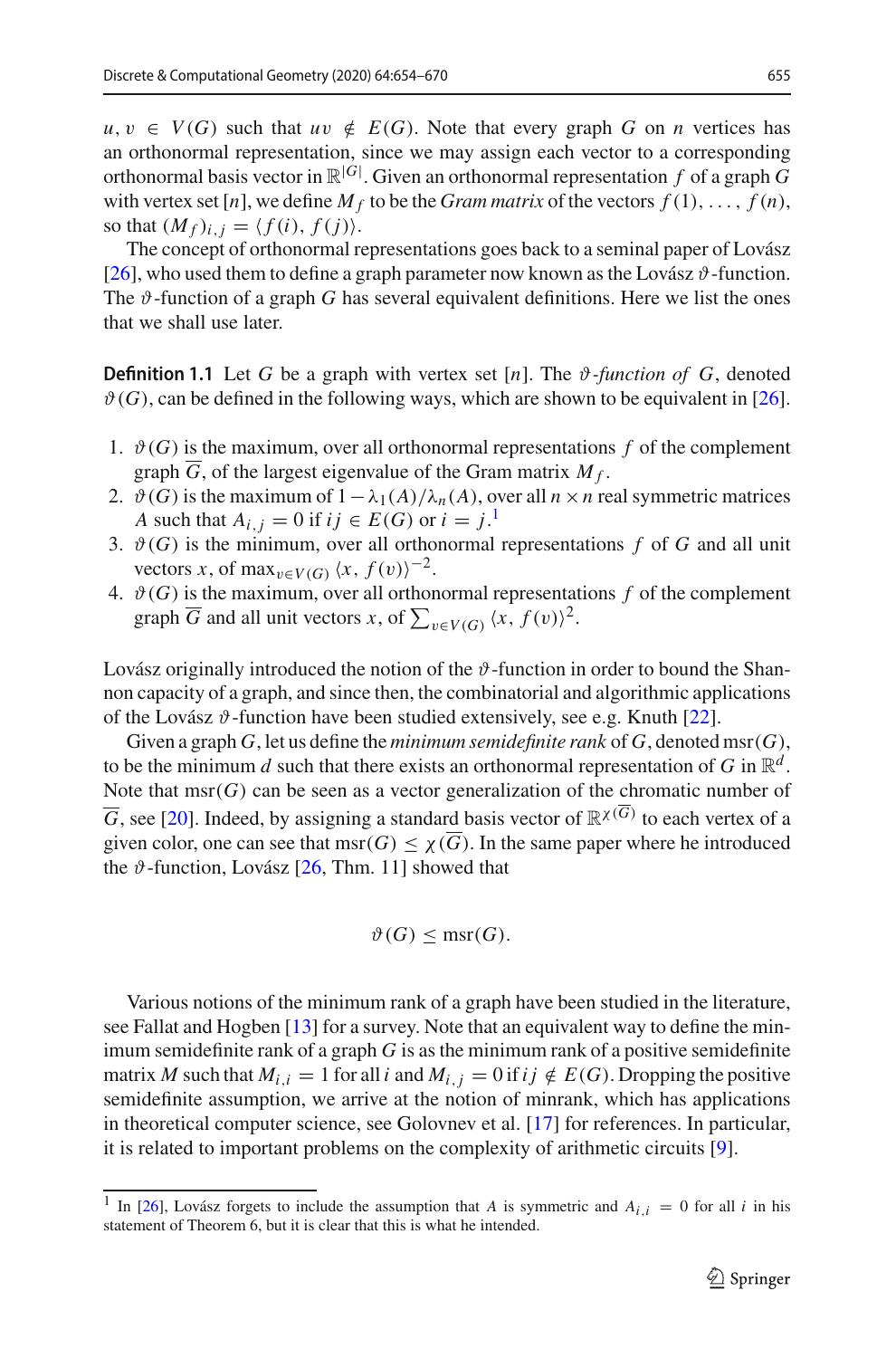### 1.1 A Geometric Problem of Lovász

One very interesting application of the Lovász  $\vartheta$ -function is to the following geometric problem posed by Lovász and first studied by Konyagin [\[23\]](#page-16-6).

What is the maximum  $\Delta_n$ , of the length  $\left\| \sum_{i=1}^n x_i \right\|$ , over all *d* and all unit vectors  $x_1, \ldots, x_n \in \mathbb{R}^d$  such that among any three, there is at least one pair of orthogonal vectors?

Konyagin [\[23](#page-16-6)] gave upper and lower bounds on  $\Delta_n$ , in particular showing that  $\Delta_n \leq \frac{3}{2} n^{2/3}$ . Then Kashin and Konyagin [\[21](#page-16-7)] improved the lower bound to within a logarithmic factor of the upper bound, and finally, Alon [\[1\]](#page-15-0) was able to give an asymptotically tight construction showing that  $\Delta_n = \Theta(n^{2/3})$ . Note that if we define  $L(G)$  to be the maximum of  $\|\sum_{v \in V(G)} f(v)\|$  over all orthonormal representations *f* for  $G$ , then the above problem is equivalent to asking for the maximum of  $L(G)$  over all triangle-free graphs *G* on *n* vertices. The following claim, whose proof we defer to Sect. [3,](#page-7-0) connects  $L(G)$  to  $\vartheta(G)$  and  $\vartheta(G)$ .

**Claim 1.2** *For any graph G on n vertices, we have*

<span id="page-2-0"></span>
$$
\frac{n}{\sqrt{\vartheta(G)}} \le L(G) \le \sqrt{n\vartheta(G)}.
$$

*Moreover, if G* is vertex-transitive, then  $L(G) = \sqrt{n\vartheta(G)}$ .

For graphs *G*, *H* we say that *G* is *H -free* if *G* does not contain a copy of *H* as a subgraph. Generalizing from a triangle to an arbitrary *H*, let us now define  $\lambda(n, H)$  to be the maximum value of  $\vartheta(G)$  over all *H*-free graphs *G* on *n* vertices. Although in this paper we study only  $\lambda(n, H)$ , we remark that, roughly speaking, Claim [1.2](#page-2-0) would allow one to translate these results to the corresponding geometric problem of finding the maximum of  $L(G)$  over all *H*-free graphs *G* on *n* vertices, especially because the constructions we consider are either Cayley graphs, which are vertex-transitive, or are very similar to Cayley graphs. Indeed, for  $H = K_3$ , Konyagin's argument for the upper bound on  $\Delta_n$  can be adapted to obtain  $\lambda(n, K_3) \leq O(n^{1/3})$ , and since Alon's construction for the lower bound on  $\Delta_n$  is vertex-transitive, Claim [1.2](#page-2-0) implies that  $\lambda(n, K_3) > \Omega(n^{1/3})$ , so that we have  $\lambda(n, K_3) = \Theta(n^{1/3})$ . Generalizing to larger cliques, it is known that

<span id="page-2-1"></span>
$$
\Omega(n^{1-O(1/\log t)}) \leq \lambda(n, K_t) \leq O(n^{1-2/t}),
$$

where Alon and Kahale [\[3](#page-15-1)] proved the upper bound and Feige [\[14\]](#page-16-8) proved the lower bound.

Another way to generalize forbidding a triangle is to forbid longer cycles. Indeed, Alon and Kahale [\[3\]](#page-15-1) also showed that for any *t*, if *G* is a graph on *n* vertices having no odd cycle of length at most  $2t + 1$ , then  $\vartheta(\overline{G}) \leq 1 + (n - 1)^{1/(2t+1)}$ . Our first contribution is a generalization of this upper bound to graphs that have no cycle of length exactly  $2t + 1$ .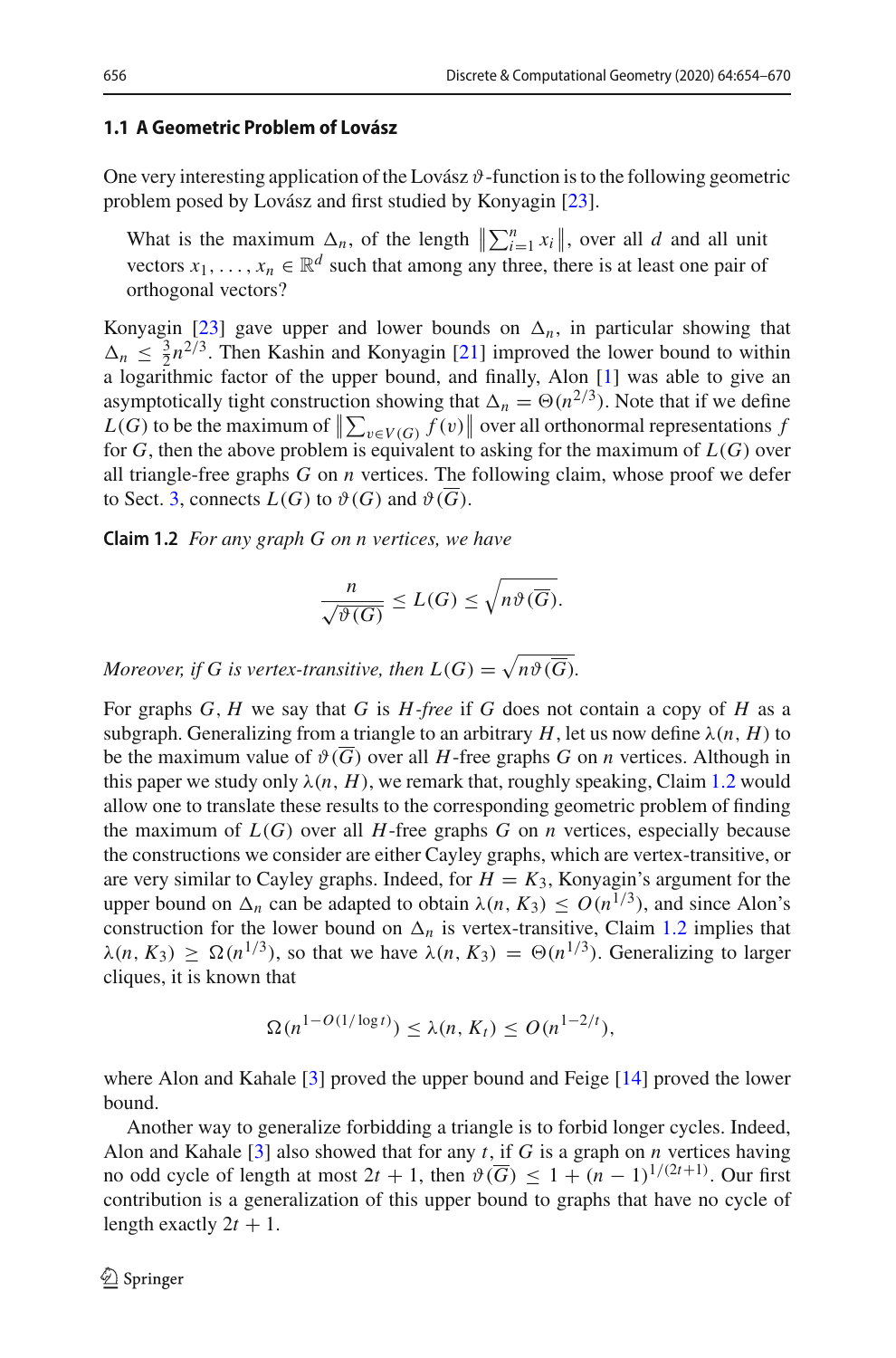**Theorem 1.3** *For all n*,  $t \geq 1$  *we have*  $\lambda(n, C_{2t+1}) \leq O(tn^{1/(2t+1)})$ *.* 

We say that a graph *G* has an *optimal spectral gap* if  $|\lambda_i(A)| \leq O(\sqrt{\lambda_1(A)})$  for  $2 \le i \le n$ , where *A* is the adjacency matrix of *G* and  $\lambda_1(A) \ge \cdots \ge \lambda_n(A)$  are its eigenvalues. Alon and Kahale also noted that their bound for graphs having no odd cycles of length at most  $2t + 1$ , is tight via a modification (see, e.g., [\[25](#page-16-9), Sect. 3, Exam. 10]) of the construction of Alon [\[1](#page-15-0)]. The key properties that make such a construction useful are that it is regular, dense, and has an optimal spectral gap. Indeed, a dense graph with an optimal spectral gap has an adjacency matrix with a large ratio of  $|\lambda_1(A)/\lambda_n(A)|$ , which by the second definition of the  $\vartheta$ -function (Definition [1.1\)](#page-1-1) leads to a good lower bound for  $\vartheta(\overline{G})$ . For a graph *H*, the Turán number  $ex(n, H)$  is the maximum number of edges in an *H*-free graph *G* on *n* vertices. For bipartite *H* such as  $C_4$ ,  $C_6$ ,  $C_{10}$ ,  $K_{2,t}$  and  $K_{t,(t-1)!+1}$ , there are known constructions of *H*-free graphs *G* that attain good lower bounds for the Turán number, i.e.,  $|E(G)| \ge \Omega(\exp(H))$ . Interestingly, most of these constructions are also known to have optimal spectral gaps (see [\[25](#page-16-9), Sect. 3, Exams. 6, 7, 12]). Since they are regular with degree on the order of  $ex(n, H)/n$ , it follows from the previous discussion that in such cases

<span id="page-3-1"></span>
$$
\lambda(n, H) \geq \vartheta(\overline{G}) \geq \Omega\left(\sqrt{\frac{\mathrm{ex}(n, H)}{n}}\right).
$$

In Sect. [3,](#page-7-0) we prove the following theorem by showing that the graphs discussed above have optimal spectral gaps.

## **Theorem 1.4** *Let*  $n \geq 1$ *.*

- 1. *For all t*  $\in$  {4, 6, 10}  $\cup$  (2N + 1)*, we have*  $\lambda(n, C_t) \geq \Omega(n^{1/t})$ *.*
- 2. *For all t*  $\geq$  2*, we have*  $\lambda(n, K_{2,t}) \geq \Omega(t^{1/4}n^{1/4})$ *.*
- 3. *For all t*  $\geq$  3*, we have*  $\lambda(n, K_{t,(t-1)!+1}) \geq \Omega(n^{(1-1/t)/2})$ .

Since the Turán number can sometimes provide a lower bound for  $\lambda(n, H)$ , one might wonder if it can also provide an upper bound. If *H* is a graph such that we can remove a vertex to obtain a tree and we have  $ex(n, H) \leq O(n^{1+\alpha})$  for some  $\alpha > 0$ , then we are able to obtain such an upper bound.

**Theorem 1.5** Let  $h \geq 1$  and let H be a connected graph on h vertices, containing *a* vertex *v* with  $H \vee v$  being a tree. Furthermore, suppose that there exist c,  $\alpha$  with  $0 < \alpha \leq 1$  and  $c \geq 1$  such that  $ex(n, H) \leq cn^{1+\alpha}$  for all  $n \geq 1$ . Then for all  $n \geq 1$ , *it holds that*

<span id="page-3-0"></span>
$$
\lambda(n, H) \leq 20 \cdot \frac{\sqrt{ch}}{\alpha} \cdot n^{\alpha/2}.
$$

<span id="page-3-2"></span>Now define  $\theta_{t,s}$  to be the graph consisting of *s* internally disjoint paths of length *t* between a pair of vertices, and note that in particular  $\theta_{t,2} = C_{2t}$  and  $\theta_{2,s} = K_{2,s}$ . Since  $\theta_{t,s}$  consists of a tree together with an additional vertex, we will use Theorem [1.5](#page-3-0) together with known upper bounds on Turán numbers to obtain the following corollary.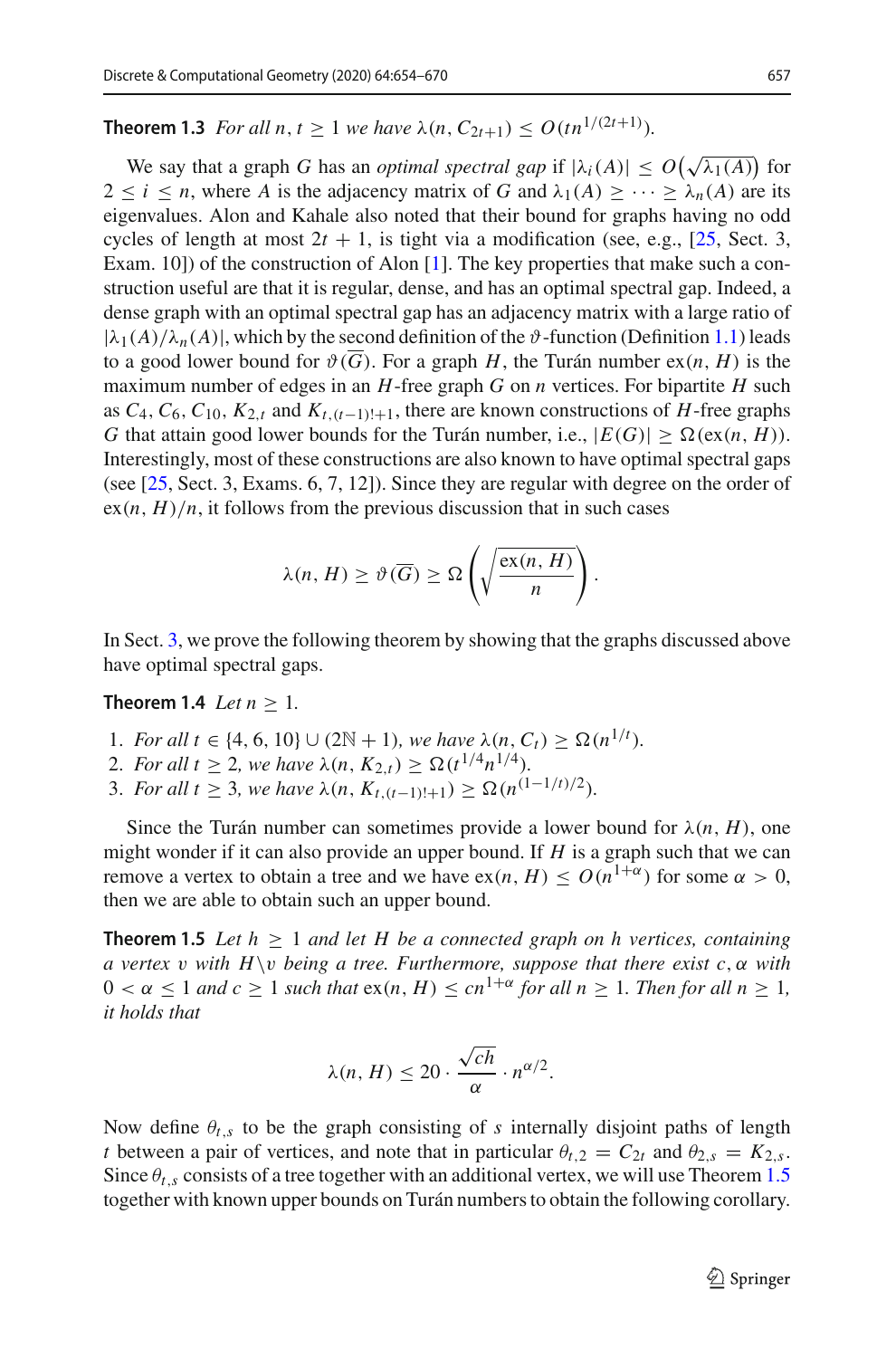**Corollary 1.6** *Let*  $n \ge 1$ *. For all t*,  $s \ge 2$ *, we have*  $\lambda(n, \theta_{t,s}) \le O(t^2 s^{1-1/(2t)} n^{1/(2t)})$ *. In particular, for all s,*  $t > 2$ *, we have* 

$$
\lambda(n, C_{2t}) \le O(t^2 n^{1/(2t)}), \qquad \lambda(n, K_{2,s}) \le O(s^{3/4} n^{1/4}).
$$

*Remark* The upper bound for  $\lambda(n, C_{2t})$  can be improved to  $O(t n^{1/(2t)})$  using the proof technique from Theorem [1.3,](#page-2-1) see the appendix in the arXiv version of this paper [\(arXiv:1905.01539\)](http://arxiv.org/abs/1905.01539) for details.

Note that the lower bounds for  $C_t$  and  $K_{2,t}$  given in Theorem [1.4](#page-3-1) have corresponding upper bounds via Theorem [1.3](#page-2-1) and Corollary [1.6,](#page-3-2) which are tight up to the constants depending on *t*. Unfortunately, since  $K_{t,(t-1)!+1}$  for  $t \geq 3$  is not a tree together with a vertex, we are able to obtain only a weak upper bound in this case.

**Theorem 1.7** *For all s*  $\geq t \geq 2$ *, there exists a constant c<sub>t,s</sub> such that* 

<span id="page-4-0"></span>
$$
\lambda(n, K_{t,s}) \leq c_{t,s} n^{1-2/t+1/(t2^{t-1})}.
$$

# **1.2 Almost Orthogonal Vectors**

Upon hearing about the results of Kashin and Konyagin [\[21\]](#page-16-7) towards Lovász's problem, Erdős asked the following related question (see Nešetřil and Rosenfeld [\[28](#page-16-10)] for a historical summary):

What is the maximum,  $\alpha(d)$ , of the number of vectors in  $\mathbb{R}^d$  such that among any three distinct vectors there is at least one pair of orthogonal vectors?

Rosenfeld [\[30](#page-16-11)] called such vectors *almost orthogonal*. By taking two copies of each of the vectors from a basis in  $\mathbb{R}^d$ , we obtain 2d almost orthogonal vectors. Erdős believed that a construction with more than 2*d* vectors does not exist, and indeed Rosenfeld showed that  $\alpha(d) = 2d$  (see Deaett [\[10\]](#page-16-12) for a short and nice proof which is slightly more general).

After his initial question was resolved, Erdős further asked what happens if we replace 3 by a larger integer *t*. Füredi and Stanley [\[16](#page-16-13)] defined α(*d*, *t*) to be the maximum number of vectors in  $\mathbb{R}^d$  such that, among any  $t + 1$  distinct vectors, some pair is orthogonal. By considering *t* orthogonal bases in  $\mathbb{R}^d$ , we obtain  $\alpha(d, t) > dt$ , and Erdős asked whether equality holds. Füredi and Stanley proved that it does not always hold by showing that  $\alpha(4, 5) \geq 24$ , and conjectured that there exists a constant *c* such that  $\alpha(d, t) < (dt)^c$ . This conjecture was later also proven to be false by Alon and Szegedy [\[4](#page-15-2)], who showed that for some constant  $\delta > 0$  and t large enough,  $\alpha(d, t) \geq d^{\frac{\delta \log t}{\log \log t}}.$ 

One can see that Erdős's question is almost equivalent to asking for the minimum of msr(*G*) over all  $K_{t+1}$ -free graphs *G* on *n* vertices. The difference is that Erdős was asking for the vectors to be distinct, while an orthonormal representation of a graph may label multiple vertices with the same vector. Nonetheless, we define  $\rho(n, H)$  to be the minimum of msr(*G*) over all *H*-free graphs *G* on *n* vertices. Some further motivation for studying  $\rho(n, H)$  comes from Pudlák [\[29\]](#page-16-14), who, inspired by questions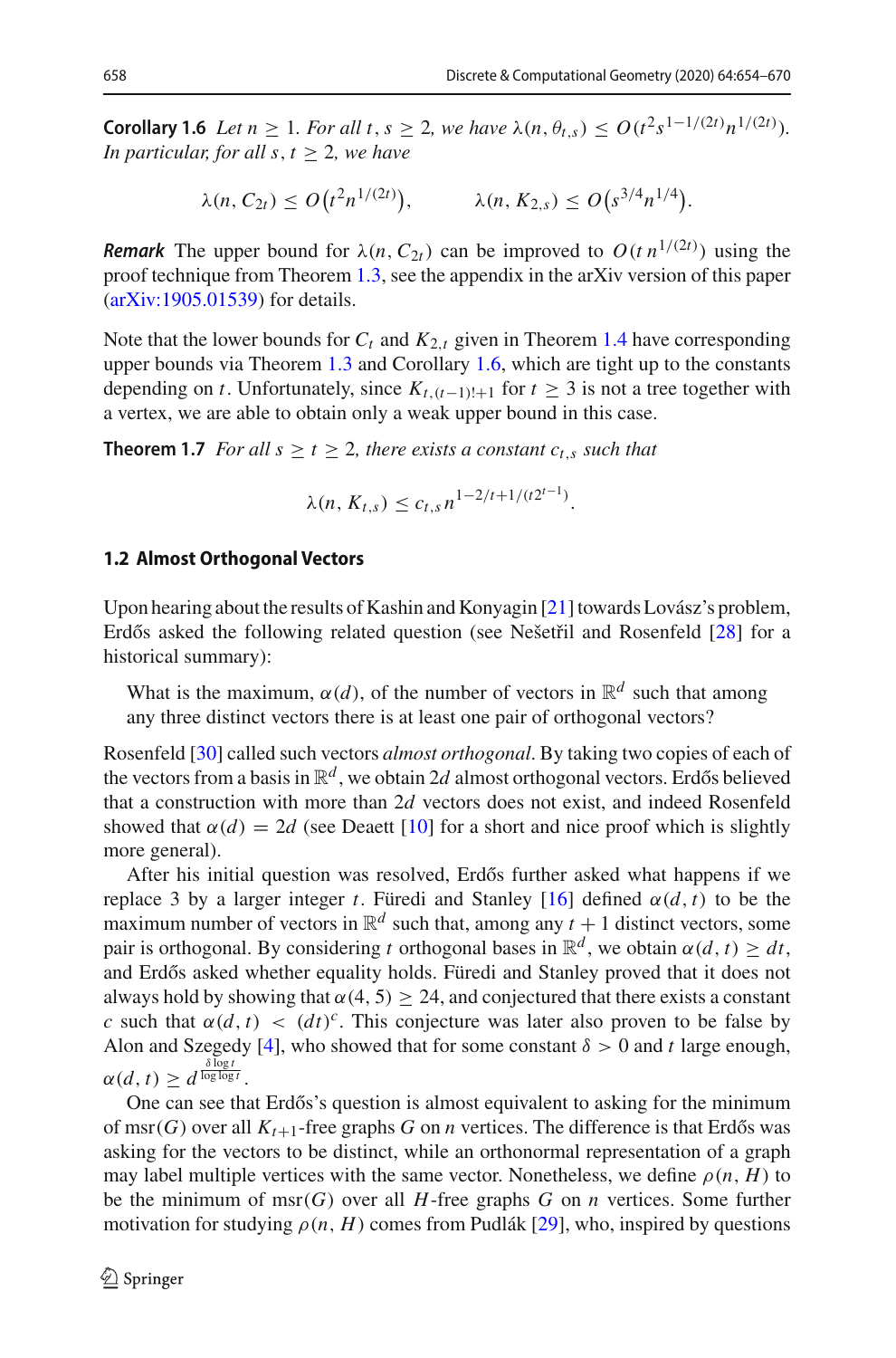in circuit complexity, studied the minrank and minimum semidefinite rank of graphs without a cycle of given length. More recently, Haviv  $[18,19]$  $[18,19]$  studied the minrank and Lovász  $\vartheta$ -function, in particular using the probabilistic method, in order to construct graphs with large minrank and whose complements are *H*-free.

We note that the aforementioned results now take the form  $\rho(n, K_3) = \lceil n/2 \rceil$ , and

<span id="page-5-0"></span>
$$
\rho(n, K_{t+1}) \leq n^{\frac{\log \log t}{\delta \log t}}
$$

for some constant  $\delta > 0$ , *t* sufficiently large, and an infinite number of values of *n*. Surprisingly, for *t* fixed and *n* large, it seems that the best known lower bound on  $\rho(n, K_{t+1})$  is just what one gets from Ramsey theory: if  $n > {d+t \choose t} \ge R(d+1, t+1)$ then any  $K_{t+1}$ -free graph on *n* vertices has an independent set of size  $d + 1$ , and therefore cannot have an orthonormal representation in  $\mathbb{R}^d$ . Since  $\binom{d+t}{t} = O(d^t)$ , we may conclude that  $\rho(n, K_{t+1}) \ge \Omega(n^{1/t})$ . Making use of Alon and Kahale's result [\[3](#page-15-1)] that  $\lambda(n, K_k) \leq O(n^{1-2/k})$ , we give a small improvement to this lower bound.

**Theorem 1.8** *There exists a constant*  $\delta > 0$  *such that for all*  $t \geq 3$  *and*  $n \geq 1$ *,*  $\rho(n, K_t) \geq \delta n^{3/t}$ .

In the previous section, we saw that another way to generalize a question for trianglefree graphs is to forbid a longer cycle. Pudlák [\[29](#page-16-14), Theorem 10] gave a case-based proof showing that there exists  $c > 0$  such that  $\rho(n, C_5) \geq cn$ . Taking  $t - 1$  copies of each vector of an orthonormal basis in R*<sup>d</sup>* gives an orthonormal representation of the graph consisting of *d* cliques of size  $t - 1$ , which implies

<span id="page-5-2"></span><span id="page-5-1"></span>
$$
\rho(n, C_t) \leq \lceil n/(t-1) \rceil.
$$

Inspired by Erdős, we may ask if equality holds. Unlike before, we show that the answer turns out to be yes, in particular improving and generalizing Pudlák's result.

**Theorem 1.9** *For all t*  $\geq 3$ *, n*  $\in \mathbb{N}$ *, we have*  $\rho(n, C_t) = \frac{n}{t-1}$ .

Indeed, this follows from the following more general result, which holds for all connected graphs *H* containing a vertex whose removal leaves a tree.

**Theorem 1.10** *Let*  $t > 1$  *and let*  $H$  *be a connected graph such that*  $V(H) = T \cup \{v\}$ *where*  $H[T]$  *is a tree on t vertices. Then for all*  $n \geq 1$ *,*  $\rho(n, H) = \lceil n/t \rceil$ *.* 

*Remark* Our definition of  $msr(G)$  differs from the minimum semidefinite rank defined by Deaett [\[10](#page-16-12)]. Indeed, the representations  $f: V(G) \to \mathbb{C}^d$  that he considers map into complex *d*-dimensional space, are allowed to map vertices to the 0 vector, and most importantly, must satisfy that  $\langle f(u), f(v) \rangle \neq 0$  if and only if  $uv \in E(G)$ . The last condition defines a *faithful* representation, as studied by Lovász et al. [\[27](#page-16-17)]. Nevertheless, Theorems [1.8–](#page-5-0)[1.10](#page-5-1) may be adapted to work with these alternate assumptions.

We prove our results in the next two sections. We first prove Theorems [1.8–](#page-5-0)[1.10](#page-5-1) in Sect. [2,](#page-6-0) and then proceed to prove the remaining results in Sect. [3.](#page-7-0) The final section of the paper contains some concluding remarks.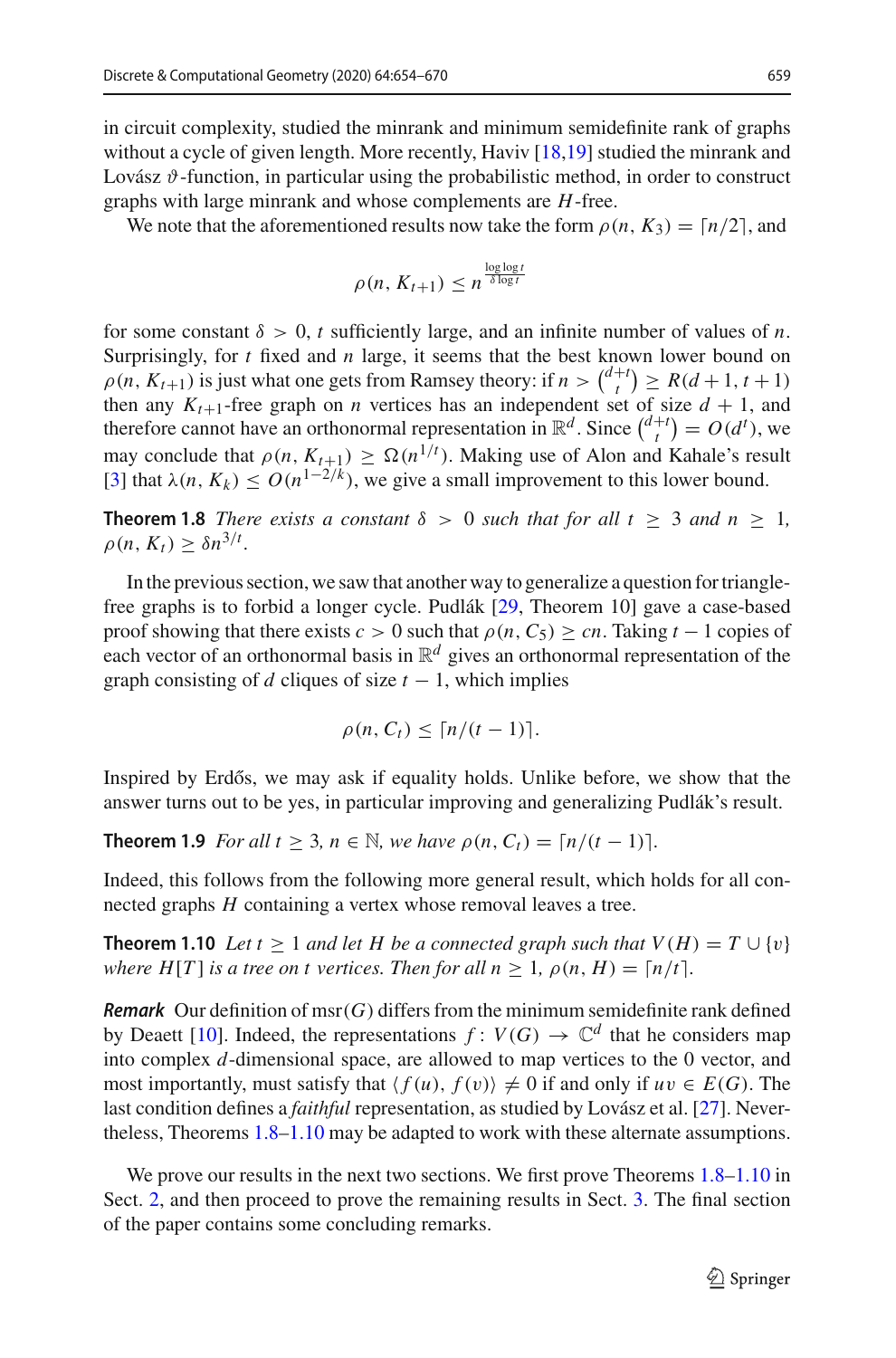# <span id="page-6-0"></span>**2 Minimum Semidefinite Rank for** *H***-Free Graphs**

To study the minimum semidefinite rank of a graph, we will need the following useful inequality. It goes back to [\[5,](#page-15-3) p. 138] and its proof is based on a trick employed by Schnirelman in his work on Goldbach's conjecture [\[31](#page-16-18)]. For various combinatorial applications of this inequality, see, for instance, the survey by Alon [\[2](#page-15-4)].

<span id="page-6-1"></span>**Lemma 2.1** *Let M be a symmetric real matrix. Then*  $tr(M)^2 < rk(M)$   $tr(M^2)$ *.* 

*Proof* Let *r* denote the rank of *M*. Since *M* is a symmetric real matrix, *M* has precisely *r* non-zero real eigenvalues  $\lambda_1, \ldots, \lambda_r$ . Note that  $tr(M) = \sum_{i=1}^r \lambda_i$ and  $tr(M^2) = \sum_{i=1}^r \lambda_i^2$ . An application of Cauchy–Schwarz yields the desired  $(\sum_{i=1}^r \lambda_i)^2 \leq r \sum_{i=1}^r \lambda_i^2$  $\frac{2}{i}$ .

Now we are ready to prove Theorems [1.8](#page-5-0) and [1.10.](#page-5-1) Theorem [1.9](#page-5-2) follows immediately from Theorem [1.10.](#page-5-1)

*Proof of Theorem* [1.8](#page-5-0) Let  $\delta$  be a sufficiently small constant. We proceed by induction on *t*. For  $t = 3$  we know that  $\rho(n, K_3) = \lceil n/2 \rceil \geq \delta n$ .

Now let  $t \geq 3$  and let *G* be a  $K_{t+1}$ -free graph on *n* vertices. Let  $f: V(G) \to \mathbb{R}^d$ be an orthonormal representation of *G* in  $\mathbb{R}^d$  with  $M = M_f$  being the corresponding Gram matrix. We will make use of Lemma [2.1.](#page-6-1) To this end, we shall upper bound  $tr(M^2)$ . We have

$$
\text{tr}(M^2) = \sum_{u \in V(G)} \left( \langle f(u), f(u) \rangle^2 + \sum_{w \in N(u)} \langle f(u), f(w) \rangle^2 + \sum_{w \notin N(u) \cup \{u\}} \langle f(u), f(w) \rangle^2 \right)
$$
  
= 
$$
\sum_{u \in V(G)} \left( 1 + \sum_{w \in N(u)} \langle f(u), f(w) \rangle^2 \right).
$$

Now fix  $u \in V(G)$  and note that  $G[N(u)]$  is  $K_t$ -free. Thus by the induction hypothesis, we have  $d \ge \rho(|N(u)|, K_t) \ge \delta |N(u)|^{3/t}$ . Since Alon and Kahale [\[3](#page-15-1)] showed that there exists a constant *c* such that  $\lambda(n, K_t) \leq c n^{1-2/t}$ , we have via the fourth definition of the  $\vartheta$ -function (Definition [1.1\)](#page-1-1) that

$$
\sum_{w \in N(u)} \langle f(u), f(w) \rangle^2 \le \vartheta \left( \overline{G[N(u)]} \right) \le \lambda(|N(u)|, K_t) \le \lambda \left( \frac{d}{\delta} \right)^{t/3}, K_t)
$$
  

$$
\le c \left( \frac{d}{\delta} \right)^{t/3} \bigg)^{1-2/t} = c \cdot \frac{d}{\delta} \left( \frac{d}{\delta} \right)^{(t-2)/3}.
$$

Therefore, we conclude that tr $(M^2) \le n(1+c \cdot (d/\delta)^{(t-2)/3})$ . Clearly tr $(M) = n$  and  $rk(M) \leq d$ , so applying Lemma [2.1](#page-6-1) and dividing by *n* yields

$$
n \le d\left(1 + c \cdot (d/\delta)^{(t-2)/3}\right) = d + c \cdot \delta^{-(t-2)/3} d^{(t+1)/3} \le (d/\delta)^{(t+1)/3}
$$

for  $\delta$  a bit smaller than  $1/c$ . Thus  $d \geq \delta n^{3/(t+1)}$  and since G and f were arbitrary, we conclude

$$
\rho(n, K_{t+1}) \ge \delta n^{3/(t+1)}.
$$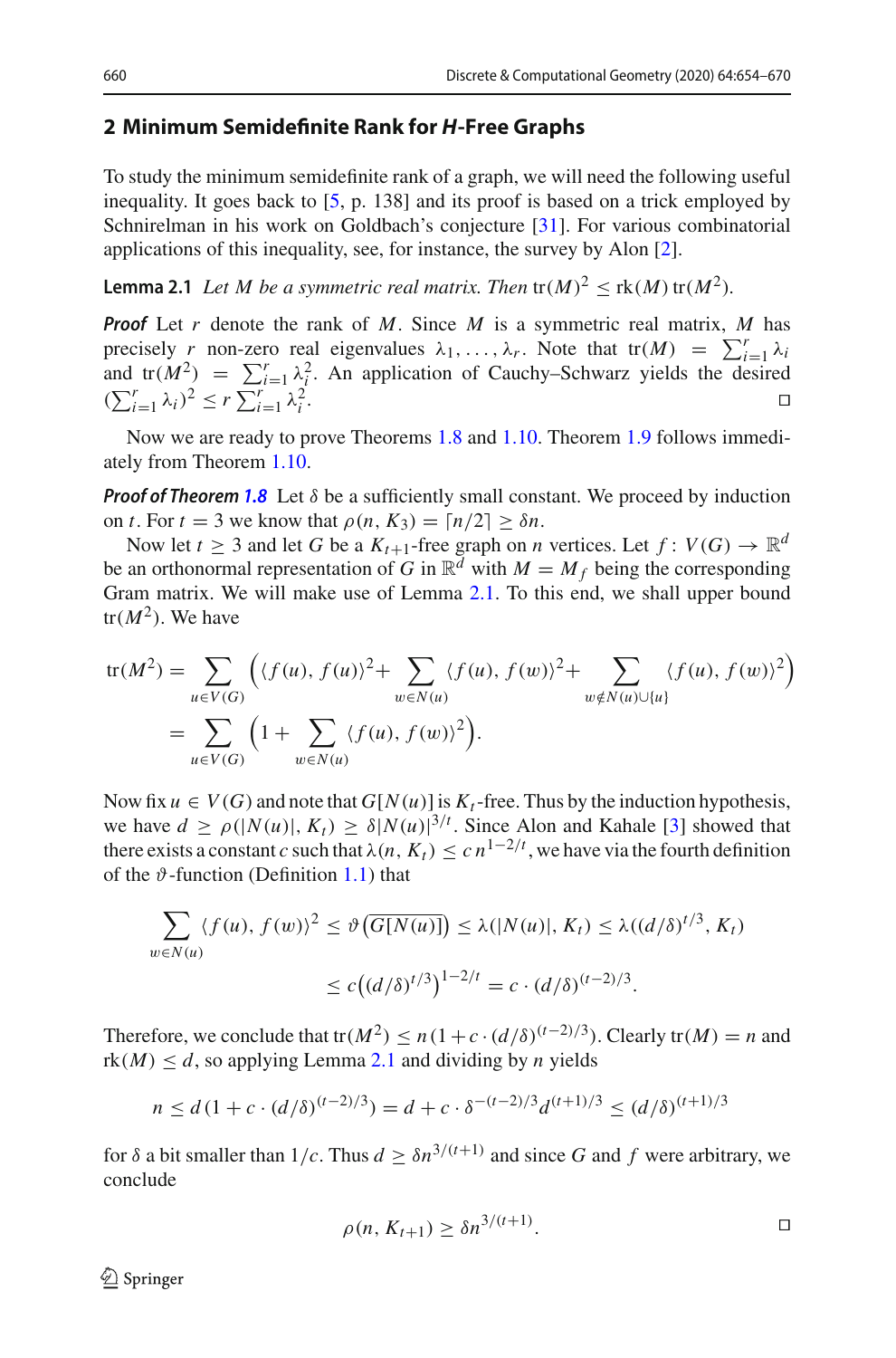*Proof of Theorem* **[1.10](#page-5-1)** Let  $d = \lfloor n/t \rfloor$  and let G be a graph consisting of d cliques of size *t*. Since *H* is connected and has  $t + 1$  vertices, *G* is clearly *H*-free. By assigning the standard basis vector  $e_i \in \mathbb{R}^d$  to each vertex in the *i*-th clique for  $i \in [d]$ , we obtain an orthonormal representation of *G* in  $\mathbb{R}^d$ , so that we conclude  $\rho(n, H) \leq d = \lceil n/t \rceil$ .

For the lower bound, let  $d = \rho(n, H)$  and let *G* be an *H*-free graph on *n* vertices that has an orthonormal representation *f* in  $\mathbb{R}^d$  with corresponding Gram matrix  $M = M_f$ . Next, we will use Lemma [2.1.](#page-6-1) Note that, as in the proof of Theorem [1.8,](#page-5-0)

$$
\operatorname{tr}(M^2) = \sum_{u \in V(G)} \left( 1 + \sum_{w \in N(u)} \langle f(u), f(w) \rangle^2 \right).
$$

Now fix  $u \in V(G)$  and observe that since G has no copy of H,  $G[N(u)]$  has no copy of some tree on *t* vertices. It is well known that in this case,  $\chi(G[N(u)]) \leq t - 1$ , see e.g. Corollaries 1.5.4 and 5.2.3 of Diestel [\[11](#page-16-19)]. Thus we can partition  $N(u)$  into *t* − 1 independent sets  $B_1, \ldots, B_{t-1}$ . Since { $f(w) : w \in B_i$ } is an orthonormal set of vectors, we have by Parseval's inequality that  $\sum_{w \in B_i} \langle f(w), v \rangle^2 \le ||v||^2$  for any  $v \in \mathbb{R}^d$ . In particular for  $v = f(u)$ , we therefore have

$$
\sum_{w \in N(u)} \langle f(u), f(w) \rangle^2 = \sum_{i=1}^{t-1} \sum_{w \in B_i} \langle f(u), f(w) \rangle^2 \le \sum_{i=1}^{t-1} ||f(v)||^2 = t - 1,
$$

and thus

$$
tr(M^{2}) \leq \sum_{v \in V(G)} (1 + t - 1) = nt.
$$

Clearly we have tr( $M$ ) = *n* and  $rk(M) \le d$ , so that by Lemma [2.1](#page-6-1) we obtain  $n^2 \le dnt$ . Thus we conclude that  $d > n/t$  and so  $\rho(n, H) = d > \lceil n/t \rceil$ , as desired.

## <span id="page-7-0"></span>**3 Lovász** *#***-Function for** *H***-Free Graphs**

*Proof of Claim [1.2](#page-2-0)* Let *f* be an orthonormal representation of *G* that attains the maximum in the definition of  $L(G)$ , and denote its Gram matrix by  $M_f$ . Let 1 denote the all 1's column vector (here and later all of our vectors will be column vectors). We have that

$$
L(G)^2 = \Big\|\sum_{v \in V(G)} f(v)\Big\|^2 = \sum_{u,v \in V(G)} \langle f(u), f(v) \rangle = \mathbb{1}^\mathsf{T} M_f \mathbb{1} \le n \vartheta(\overline{G}),
$$

where the last inequality follows from the first definition of the  $\vartheta$ -function.

For the other direction, let  $f^*$  be an orthonormal representation of *G* and *x* be a unit vector that together attain the minimum in the third definition of  $\vartheta(G)$  (Definition [1.1\)](#page-1-1). We therefore have that  $\vartheta(G) \geq \langle x, f^*(v) \rangle^{-2}$  for all  $v \in V(G)$ . By changing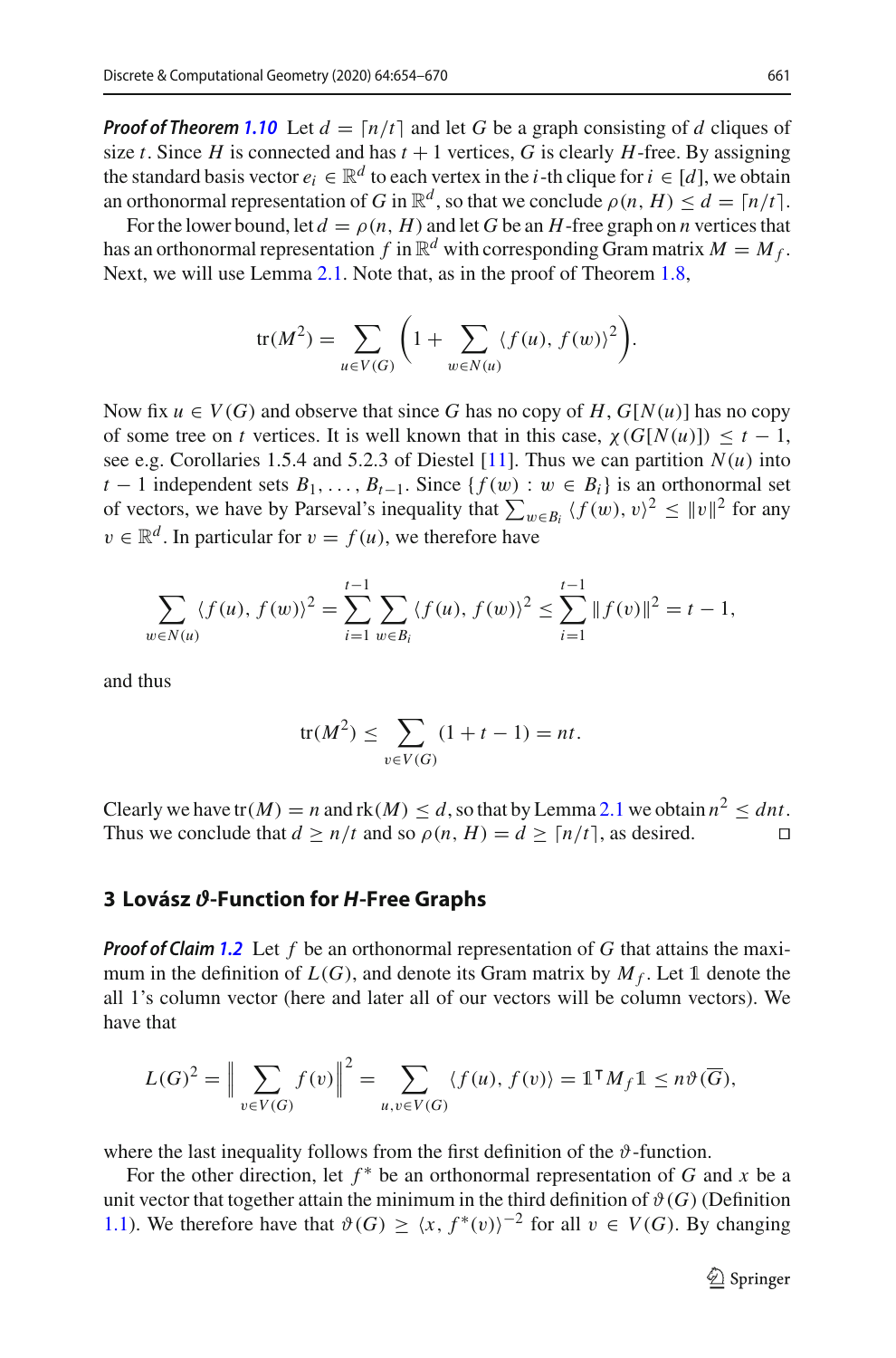the sign of  $f^*(v)$  if necessary, we can ensure that  $\langle x, f^*(v) \rangle \ge \vartheta(G)^{-1/2}$  for all  $v \in V(G)$ , so that by Cauchy–Schwarz we obtain

$$
L(G) \geq ||x|| \left\| \sum_{v \in V(G)} f^*(v) \right\| \geq \left\langle x, \sum_{v \in V(G)} f^*(v) \right\rangle \geq \frac{n}{\sqrt{\vartheta(G)}}.
$$

Moreover, Lovász [\[26,](#page-16-0) Thm. 8] showed that every vertex-transitive graph *G* satisfies  $\vartheta(\overline{G})\vartheta(G) = n$ , in which case the upper and lower bounds for  $L(G)$  coincide. Thus if *G* is vertex-transitive, we conclude

<span id="page-8-0"></span>
$$
L(G) = \sqrt{n\vartheta(\overline{G})}.
$$

In order to prove Theorem [1.3](#page-2-1) about  $C_{2t+1}$ -free graphs, we will need the following result proven implicitly by Erdős et al. [\[12\]](#page-16-20). It allows us to bound the chromatic number of the set of vertices at a fixed distance from a given vertex, for any graph without a cycle of prescribed length.

**Lemma 3.1** *Let G be a graph having no cycle of length k and let i*  $\leq$   $\lfloor (k-1)/2 \rfloor$ . *Fix a vertex u*<sub>0</sub> *in G and define*  $A_i = \{u \in V(G) : d(u, u_0) = i\}$  *to be the set of vertices at a distance of exactly i from u*0*. Then the induced subgraph G*[*Ai*] *satisfies*  $\chi(G[A_i]) \leq k - 2.$ 

*Proof* In the proof of Theorem 1 of [\[12](#page-16-20)], Erdős et al. show that if *G* does not contain a cycle of length *k* and  $i \leq \lfloor (k-1)/2 \rfloor$ , then one can assign  $k-2$  labels to the vertices of  $A_i$  so that no two vertices having the same label are adjacent. Hence  $\chi(G[A_i]) \leq k - 2.$ 

*Proof of Theorem [1.3](#page-2-1)* Let *f* be an orthonormal representation of *G* maximizing the largest eigenvalue of the corresponding Gram matrix  $M = M_f$ . Let  $\lambda_1 \geq \cdots \geq \lambda_n$ be the eigenvalues of *M* and observe that by the first definition of the  $\vartheta$ -function (Definition [1.1\)](#page-1-1),  $\vartheta(\overline{G}) = \lambda_1$ . Now note that  $tr(M^{2t+1}) = \sum_{i=1}^n \lambda_i^{2t+1}$  and that  $\lambda_i \geq 0$ for all *i* since *M* is positive semidefinite. Thus we have  $\lambda_1^{2t+1} \le \sum_{i=1}^n \lambda_i^{2t+1} =$  $tr(M^{2t+1})$ , and hence  $\vartheta(\overline{G}) \le tr(M^{2t+1})^{1/(2t+1)}$ . Therefore it will be enough for us to show that  $tr(M^{2t+1}) \le (6t)^{2t} n$ .

For convenience, given vertices  $u_0, u_1, \ldots, u_k$ , we define

$$
W(u_0, ..., u_k) = \prod_{i=1}^k \langle f(u_{i-1}), f(u_i) \rangle = f(u_0)^\mathsf{T} \bigg( \prod_{i=1}^{k-1} f(u_i) f(u_i)^\mathsf{T} \bigg) f(u_k)
$$

and note that  $W(u_0, u_1, \ldots, u_{2t}, u_0) = 0$  whenever  $u_0u_1 \ldots u_{2t}u_0$  is not a closed walk in *G*, i.e., whenever one of the pairs  $u_0u_1, \ldots, u_{2t}u_0$  is a non-edge in *G*. Moreover, if  $u_0u_1 \ldots u_{2t}u_0$  form a closed walk in *G*, then  $d(u_0, u_i) \leq t$  for all *i*, so if we define  $N^t(u_0) = \{v \in G : d(v, u_0) \leq t\}$  to be the set of vertices at a distance of at most *t* from  $u_0$ , we obtain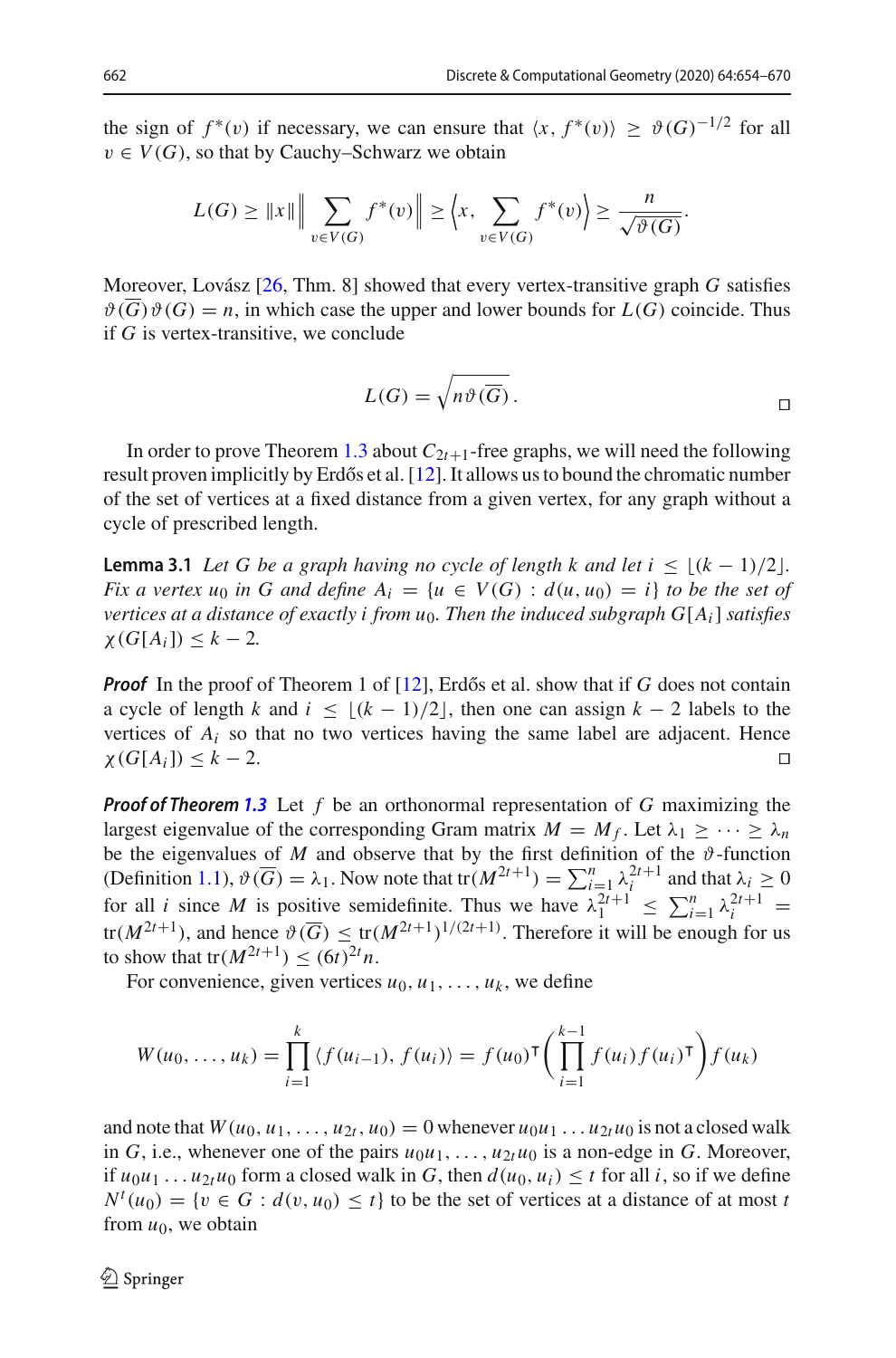$$
\operatorname{tr}(M^{2t+1}) = \sum_{u_0, u_1, \dots, u_{2t} \in V(G)} W(u_0, u_1, \dots, u_{2t}, u_0)
$$
  
= 
$$
\sum_{u_0 \in V(G)} \sum_{u_1, \dots, u_{2t} \in N^t(u_0)} W(u_0, u_1, \dots, u_{2t}, u_0).
$$

Thus if we define

$$
Y(u_0) := \sum_{u_1,\ldots,u_{2t} \in N^t(u_0)} W(u_0,u_1,\ldots,u_{2t},u_0)
$$

for  $u_0 \in V(G)$ , then it suffices for us to show that  $Y(u_0) \le (6t)^{2t}$  for all  $u_0$ , since we may then conclude

$$
\text{tr}(M^{2t+1}) = \sum_{u_0 \in V(G)} Y(u_0) \le (6t)^{2t} n.
$$

To bound  $Y(u_0)$ , we use Lemma [3.1.](#page-8-0) For any  $r \leq t$ , define  $A_r = \{u \in V(G) :$  $d(u, u_0) = r$  to be the set of vertices at a distance of exactly *r* from  $u_0$ . Since *G* has no cycle of length  $2t + 1$ , we have by Lemma [3.1](#page-8-0) that  $\chi(G[A_r]) \leq 2t$ , and so we let  ${B(r, 1), \ldots, B(r, 2t)}$  be a partition of  $A_r$  into 2*t* independent sets. Note that for every closed walk  $u_0 \dots u_{2t} u_0$ , if we let  $d_i = d(u_0, u_i)$  denote the distance from  $u_0$ to  $u_i$ , then  $|d_{i+1} - d_i| \leq 1$ . Thus we obtain

$$
Y(u_0) = \sum_{\substack{d_1,\ldots,d_{2t}:\\d_1=1,\ |d_{i+1}-d_i|\leq 1}} \sum_{\substack{a_1,\ldots,a_{2t}\in [2t]}} \sum_{\substack{u_1,\ldots,u_{2t}:\\u_i\in B(d_i,a_i)}} W(u_0,u_1,\ldots,u_{2t},u_0).
$$

Now since each  $B(r, s)$  is an independent set, it follows that  $\{f(u): u \in B(r, s)\}$  is an orthonormal set of vectors. Moreover, observe that  $P_{r,s} := \sum_{u \in B(r,s)} f(u) f(u)^\intercal$  is precisely the orthogonal projection onto the subspace spanned by  $\{f(u): u \in B(r, s)\}.$ Thus for any  $d_1, \ldots, d_{2t}$  such that  $d_1 = 1$ ,  $|d_{i+1} - d_i| \leq 1$  for all *i* and for any  $a_1, \ldots, a_{2t} \in [2t]$ , we have

$$
\sum_{\substack{u_1, \dots, u_{2i}: \\ u_i \in B(d_i, a_i)}} W(u_0, u_1, \dots, u_{2t}, u_0) = \sum_{\substack{u_1, \dots, u_{2i}: \\ u_i \in B(d_i, a_i)}} f(u_0)^\mathsf{T} \left( \prod_{i=1}^{2t} f(u_i) f(u_i)^\mathsf{T} \right) f(u_0)
$$
\n
$$
= f(u_0)^\mathsf{T} \left( \prod_{i=1}^{2t} \sum_{u_i \in B_{d_i, a_i}} f(u_i) f(u_i)^\mathsf{T} \right) f(u_0)
$$
\n
$$
= f(u_0)^\mathsf{T} \left( \prod_{i=1}^{2t} P_{d_i, a_i} \right) f(u_0),
$$

<sup>2</sup> Springer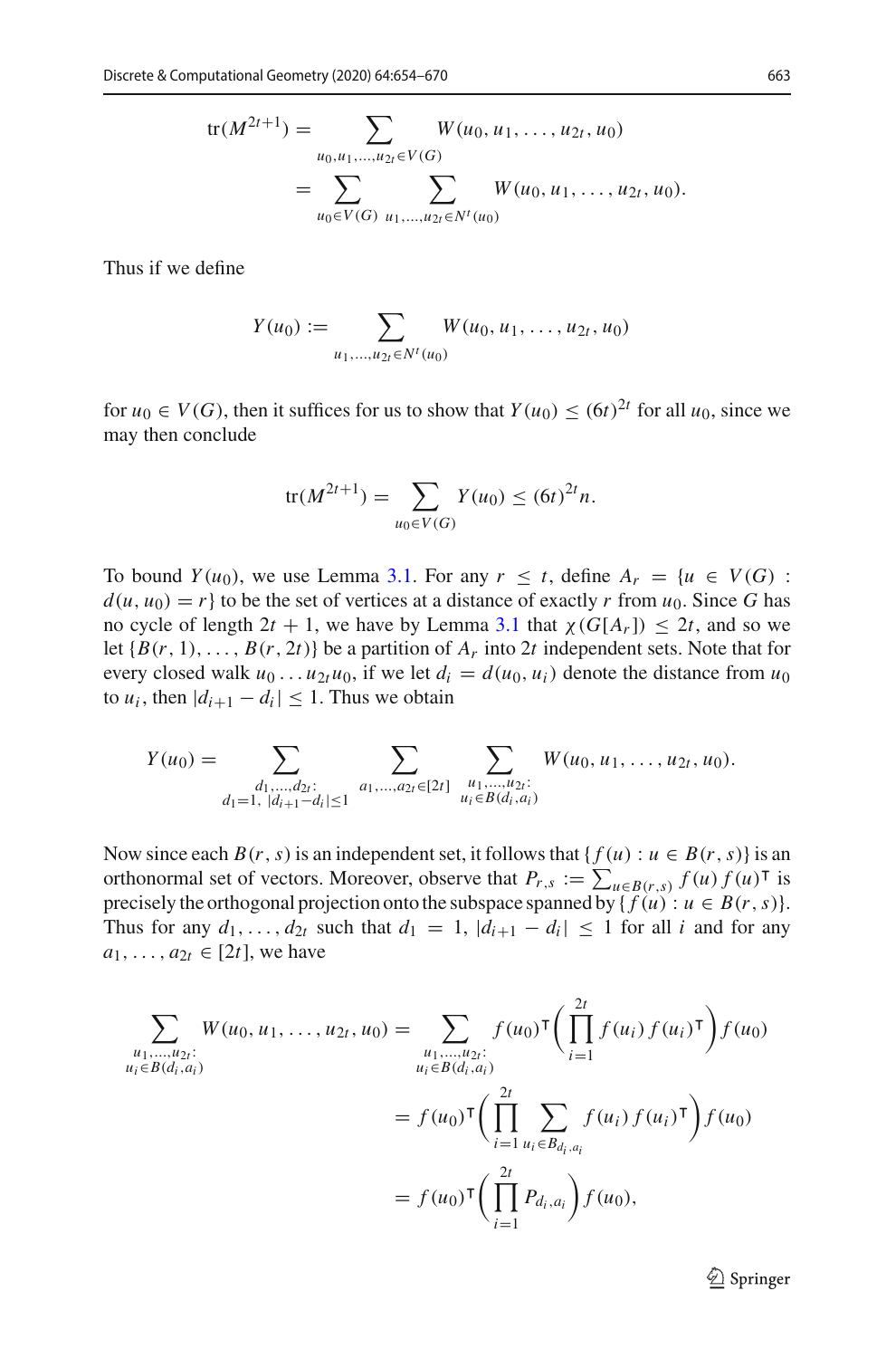and since any orthogonal projection *P* satisfies  $||Pv|| \le ||v||$ , we may apply Cauchy– Schwarz to obtain

$$
f(u_0)^{\mathsf{T}} \bigg( \prod_{i=1}^{2t} P_{d_i, a_i} \bigg) f(u_0) = \bigg\langle f(u_0) \bigg( \prod_{i=1}^{2t} P_{d_i, a_i} \bigg) f(u_0) \bigg\rangle
$$
  

$$
\leq \| f(u_0) \| \bigg\| \bigg( \prod_{i=1}^{2t} P_{d_i, a_i} \bigg) f(u_0) \bigg\|
$$
  

$$
\leq \| f(u_0) \| \cdot \| f(u_0) \| = 1.
$$

Since there are at most  $3^{2t}$  sequences of integers  $(d_1, \ldots, d_{2t})$  such that  $d_1 = 1$  and  $|d_{i+1} - d_i| \leq 1$  for all *i*, we therefore conclude

$$
Y(u_0) = \sum_{\substack{d_1, \dots, d_{2t}: \\ d_1 = 1, \ |d_{i+1} - d_i| \le 1}} \sum_{\substack{a_1, \dots, a_{2t} \in [2t] \\ a_1 \text{, } \dots, a_{2t} \in B(d_i, a_i)}} \sum_{\substack{u_1, \dots, u_{2t}: \\ u_i \in B(d_i, a_i)}} W(u_0, u_1, \dots, u_{2t}, u_0)
$$
  

$$
\le \sum_{\substack{d_1, \dots, d_{2t}: \\ d_1 = 1, \ |d_{i+1} - d_i| \le 1}} \sum_{a_1, \dots, a_{2t} \in [2t]} 1 \le 3^{2t} (2t)^{2t} = (6t)^{2t}.
$$

We now cite known constructions of  $C_t$ -free,  $K_{2,t}$ -free, or  $K_{t,(t-1)!+1}$ -free graphs with many edges and optimal spectral gaps, in order to obtain Theorem [1.4.](#page-3-1) Note that some of the graphs described below have loops on some of their vertices, so to get a simple graph these loops should be removed. Since this only affects the adjacency matrix, by subtracting a diagonal matrix with 1s and 0s on the diagonal, one can deduce from Weyl's interlacing inequality that the eigenvalues only change by at most 1, not affecting the asymptotic bounds obtained below.

*Proof of Theorem* [1.4](#page-3-1) For the  $C_{2t+1}$ ,  $C_4$ ,  $C_6$ ,  $C_{10}$ , and  $K_{t,(t-1)!+1}$ -free graph constructions and their spectral properties discussed below, see Sect. [3](#page-7-0) of the survey on pseudo-random graphs [\[25\]](#page-16-9) by Krivelevich and Sudakov.

As previously mentioned, Alon and Kahale [\[3\]](#page-15-1) note that a modification of Alon's construction [\[1\]](#page-15-0) gives a graph with an optimal spectral gap which is, in particular,  $C_{2t+1}$ -free for any fixed  $t \ge 1$ . For more details, see [\[25](#page-16-9), Sect. 3, Exam. 10]. Indeed, for any *k* such that  $2^k - 1$  is not divisible by  $4t + 3$ , the construction yields a  $2^{k-1}(2^{k-1}-1)$ regular graph *G* on  $n = 2^{(2t+1)k}$  vertices which is  $C_{2t+1}$ -free, such that all eigenvalues of its adjacency matrix except the largest one are bounded in absolute value by  $O(2^k)$ . The adjacency matrix *A* of such a graph therefore has largest eigenvalue  $\lambda_1(A)$  =  $2^{k-1}(2^{k-1}-1)$  and all other eigenvalues bounded in absolute value by  $O(2^k)$ . Applying the second definition of  $\vartheta(\overline{G})$  to the adjacency matrix of *G*, and using the fact that the smallest eigenvalue of  $G$  is negative (as the trace of the adjacency matrix is 0), we thus conclude

$$
\lambda(n, C_{2t+1}) \ge \vartheta(\overline{G}) \ge 1 + \frac{2^{k-1}(2^{k-1}-1)}{O(2^k)} = \Omega(n^{1/(2t+1)}).
$$

 $\textcircled{2}$  Springer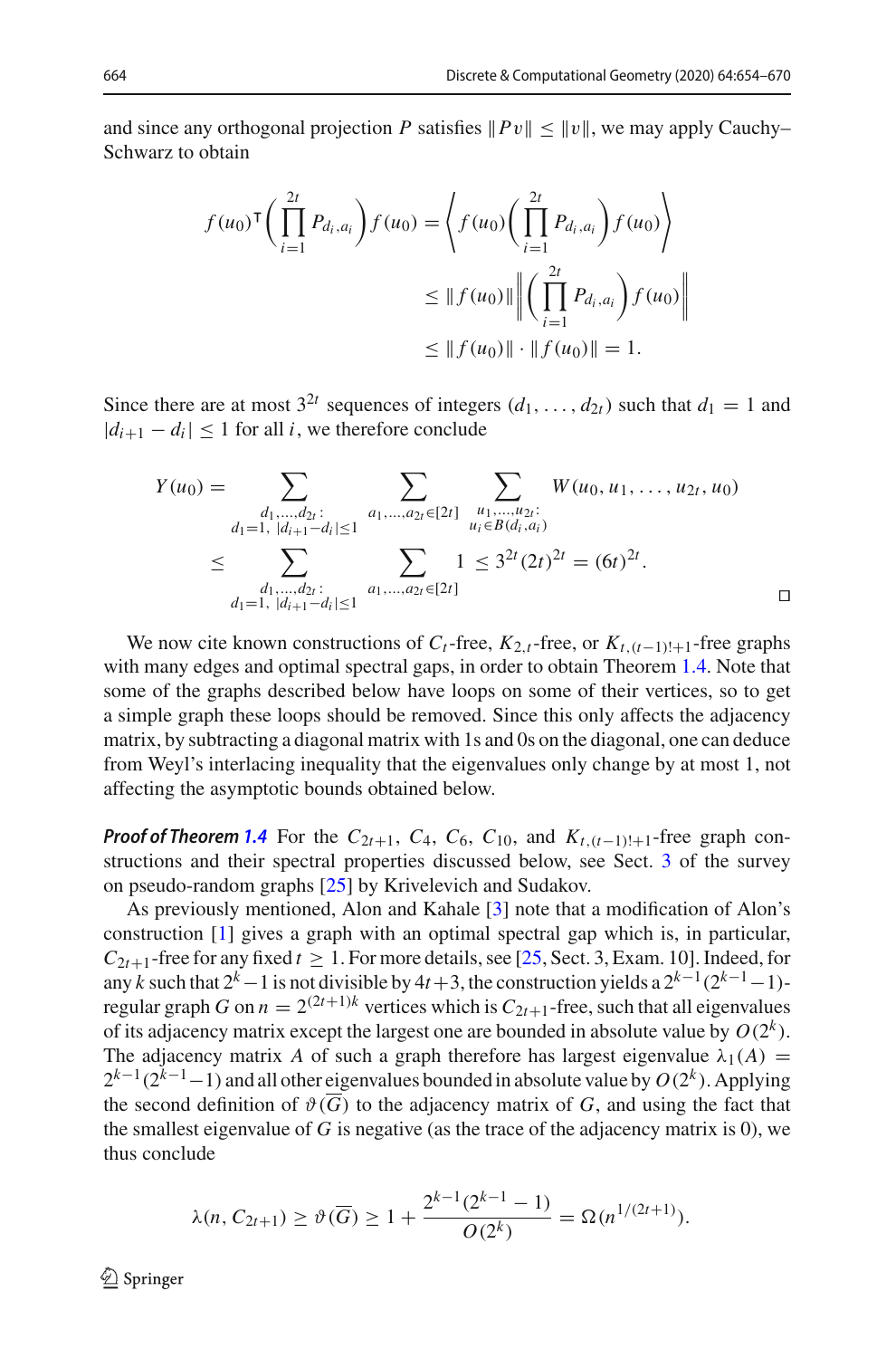The construction of a  $C_4$ -free graph G with an optimal spectral gap and many edges comes from the projective space over a finite field of order  $q = p^{\alpha}$  where p is a prime and  $\alpha$  is an integer (see [\[25](#page-16-9), Sect. 3, Exam. 6]). It has  $n = q^2 + q + 1$  vertices, is  $(q + 1)$ -regular (so  $\lambda_1 = q + 1$ ), and all of its eigenvalues except for the largest one are in absolute value equal to  $\sqrt{q}$ . Therefore, we obtain as above that

$$
\lambda(n, C_4) \ge \vartheta(\overline{G}) \ge 1 + \frac{q+1}{\sqrt{q}} = \Omega(n^{1/4}).
$$

The  $C_6$ -free graph and the  $C_{10}$ -free graph with optimal spectral gaps and many edges are the polarity graphs of a generalized 4-gon and 6-gon respectively, (see [\[25,](#page-16-9) Sect. 3, Exam. 7]). As above, these graphs yield the bounds  $\lambda(n, C_6) \ge \Omega(n^{1/6})$  and  $\lambda(n, C_{10}) \geq \Omega(n^{1/10}).$ 

The  $K_{t,(t-1)!+1}$ -free graph *G* with an optimal spectral gap and many edges is called a projective norm graph, see [\[25,](#page-16-9) Sect. 3, Exam. 12.]. For a prime *p*, *G* has  $p^t - p^{t-1}$ vertices, is  $(p^{t-1} - 1)$ -regular, and all eigenvalues except for the largest one are in absolute value at most  $p^{(t-1)/2}$ . Thus we obtain

$$
\lambda(n, K_{t, (t-1)!+1}) \geq \vartheta(\overline{G}) \geq 1 + \frac{p^{t-1} - 1}{p^{(t-1)/2}} = \Omega(n^{(1-1/t)/2}).
$$

The following construction of a  $K_{2,t+1}$ -free graph with many edges is due to Füredi [\[15](#page-16-21)]. As he did not show that this construction has an optimal spectral gap, we prove it below. Let *q* be a prime power such that *t* divides  $q - 1$  and let F be a finite field of order q. Let  $h \in \mathbb{F}$  be an element of order t and let  $H = \{1, h, h^2, \ldots, h^{t-1}\}.$ Define an equivalence relation on  $\mathbb{F} \times \mathbb{F} \setminus \{(0, 0)\}$  by  $(a, b) \sim (a', b')$  iff there exists  $c \in H$  such that  $(a', b') = c \cdot (a, b)$ . Let  $\langle a, b \rangle$  denote the equivalence class of  $(a, b)$ under the relation ∼. Now define *G* to be the graph whose vertices are the equivalence classes of  $(\mathbb{F} \times \mathbb{F} \setminus \{(0, 0)\}) / \sim$ , such that there is an edge between  $\langle a, b \rangle$  and  $\langle a', b' \rangle$ iff  $aa' + bb' \in H$ .

Each equivalence class has *t* elements, and therefore *G* has  $n = (q^2 - 1)/t$  vertices. Moreover, for each vertex  $(a, b) \in \mathbb{F} \times \mathbb{F} \setminus \{(0, 0)\}\)$ , there are *q* solutions  $(x, y)$  to the equation  $ax + by = c$  for any  $c \in H$ , and therefore  $\langle a, b \rangle$  has degree  $tq/t = q$ . Now let  $(a, b)$ ,  $\langle a', b' \rangle$  be a pair of distinct vertices and consider their common neighborhood. To determine its size, we must determine the number of solutions  $(x, y)$  to the equations

$$
\begin{cases} ax + by = d, \\ a'x + b'y = e, \end{cases}
$$

where  $d, e \in H$ . If there exists c such that  $a' = ca, b' = cb$ , then the equations have no solutions, since otherwise we would have  $e = cax + cby = cd$ , which would imply that *c*  $\in$  *H*, contradicting the fact that  $\langle a, b \rangle \neq \langle a', b' \rangle$ . Thus  $\langle a, b \rangle$  and  $\langle a', b' \rangle$ have no common neighbors in this case. Otherwise, if there does not exist *c* such that  $a' = ca, b' = cb$ , then the matrix  $\begin{pmatrix} a & b \\ a' & b' \end{pmatrix}$ ) is invertible and hence the system of equations has a unique solution  $(x, y)$  for each choice of  $d, e \in H$ . As there are  $t^2$  choices for *d* and *e*, we obtain a total of  $t^2$  solutions, which implies that there are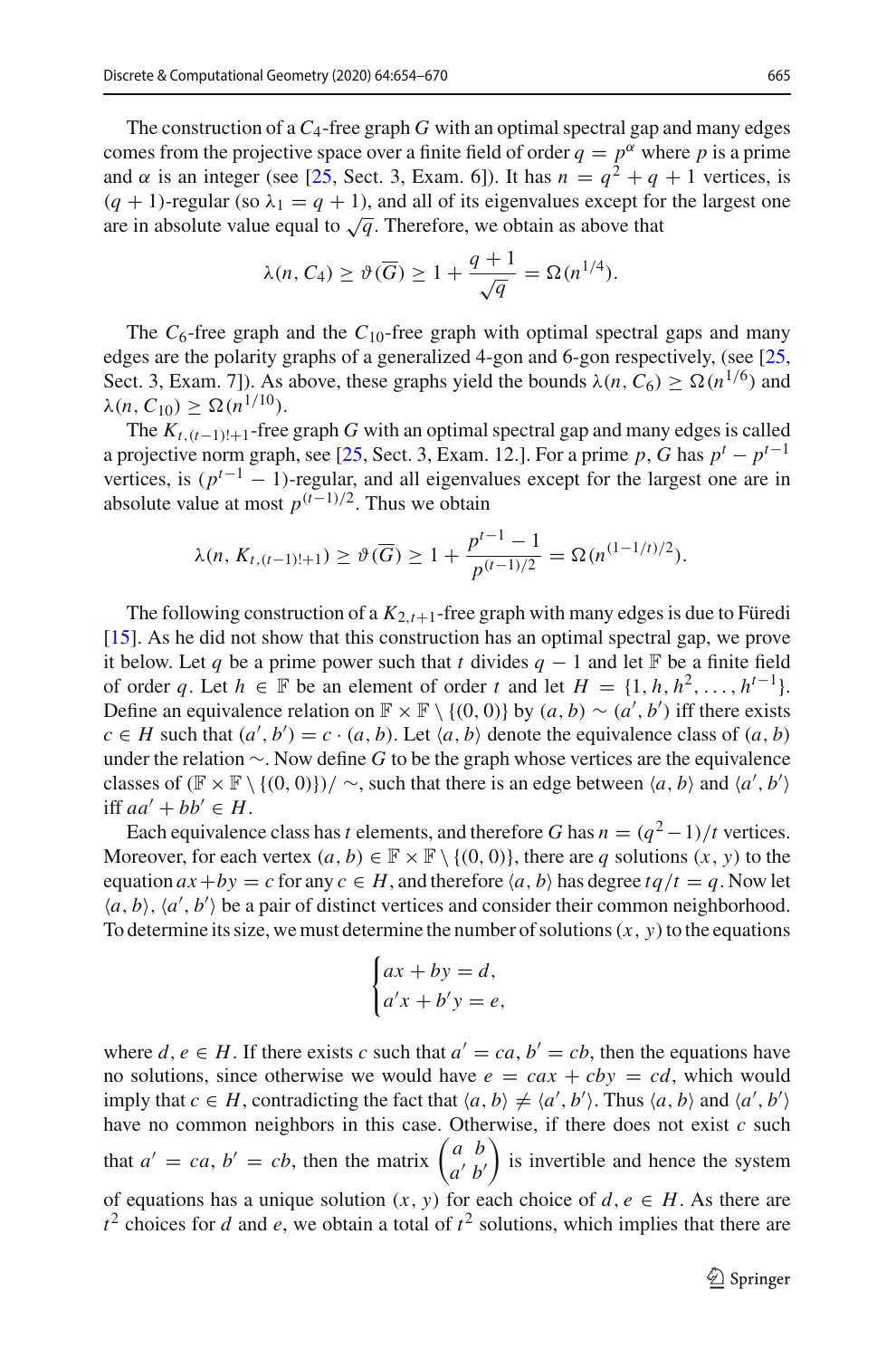$t^2/t = t$  vertices in the common neighborhood of  $\langle a, b \rangle$  and  $\langle a', b' \rangle$ . Thus *G* has no copy of  $K_{2,t+1}$ .

Now let *A* be the adjacency matrix of *G*, indexed by the vertices  $\langle a, b \rangle$ , and consider  $A^2$ . Since *G* is *q*-regular, the diagonal entries of  $A^2$  will all be *q*. The off-diagonal entry  $A^2_{(a,b),(a',b')}$  is the number of common neighbors of  $\langle a, b \rangle$  and  $\langle a', b' \rangle$ , which by the previous discussion is either 0 or *t* depending on whether or not there exists *c* such the previous discussion is either 0 or *t* depending on whether or not there exists *c* such that  $a' = ca, b' = cb$ . Thus if we let Q be the {0, 1} matrix indexed by the vertices of *G* so that  $Q_{\langle a,b\rangle,\langle a',b'\rangle} = 1$  iff  $\langle a,b\rangle$  and  $\langle a',b'\rangle$  have no common neighbors, then we have

$$
A^2 = (q - t)I + tJ - tQ,
$$

where *I* is the identity matrix and *J* is the all-ones matrix. Now for any given  $\langle a, b \rangle$ , observe that we must have  $c \in (\mathbb{F} \setminus \{0\}) \setminus H$  in order for  $a' = ca, b' = cb$  to yield  $(a', b') \neq (0, 0)$  such that  $\langle a', b' \rangle \neq \langle a, b \rangle$ . This gives  $q - 1 - t$  choices for *c* and therefore there are exactly  $(q - 1 - t)/t$  many vertices  $\langle a', b' \rangle$  that have no common neighbors with  $\langle a, b \rangle$ , so that *Q* is a matrix with  $(q - 1 - t)/t$  ones in each row. By the Perron–Frobenius theorem, the largest eigenvalue of *Q* is  $\lambda_1(Q) = (q - 1 - t)/t$ with eigenvector 1, and all other eigenvalues satisfy  $|\lambda_i(Q)| \leq \lambda_1(Q)$  and have eigenvectors which are orthogonal to 1. *J* has largest eigenvalue  $\lambda_1(J) = n$  also with the eigenvector 1 and any vector orthogonal to 1 is an eigenvector of *J* with eigenvalue 0. Therefore, any eigenvector of  $Q$  is also an eigenvector of  $A^2$  which implies that for all  $i \geq 2$ ,

$$
|\lambda_i(A^2)| \le q - t + t \cdot \frac{q - 1 - t}{t} = 2q - 2t - 1.
$$

Now since *G* is *q*-regular, the largest eigenvalue of *A* is *q*, and all other eigenvalues are square roots of eigenvalues of  $A^2$ . Thus we conclude

$$
\max_{i\geq 2} |\lambda_i(A)| \leq \sqrt{2q-2t-1}.
$$

Finally, applying the second definition of  $\vartheta(\overline{G})$  (Definition [1.1\)](#page-1-1) with the matrix A, we obtain

$$
\lambda(n, K_{2,t+1}) \ge \vartheta(\overline{G}) \ge 1 - \frac{\lambda_1(A)}{\lambda_n(A)} \ge 1 + \frac{q}{\sqrt{2q - 2t - 1}} = \Omega(t^{1/4}n^{1/4}).
$$

used by Alon and Kahale to prove  $\lambda(n, K_t) \leq O(n^{1-2/t})$  in [\[3](#page-15-1)].

*Proof of Theorem* **[1.5](#page-3-0)** We proceed by induction on *n*. For  $n = 1$  the claim holds trivially. Now suppose  $n \geq 2$  and let G be an H-free graph on n vertices. Define  $U = \{v \in$  $V(G)$ :  $d(v) \leq 4c \cdot n^{\alpha}$  and  $W = V(G) \setminus U$ . It follows from the fourth definition of the  $\vartheta$ -function that  $\vartheta(\overline{G}) \leq \vartheta(\overline{G[U]}) + \vartheta(\overline{G[W]})$ . Moreover, observe that

$$
4c \cdot n^{\alpha} |W| \le \sum_{v \in W} d(v) \le 2 \operatorname{ex}(n, H) \le 2c \cdot n^{1+\alpha},
$$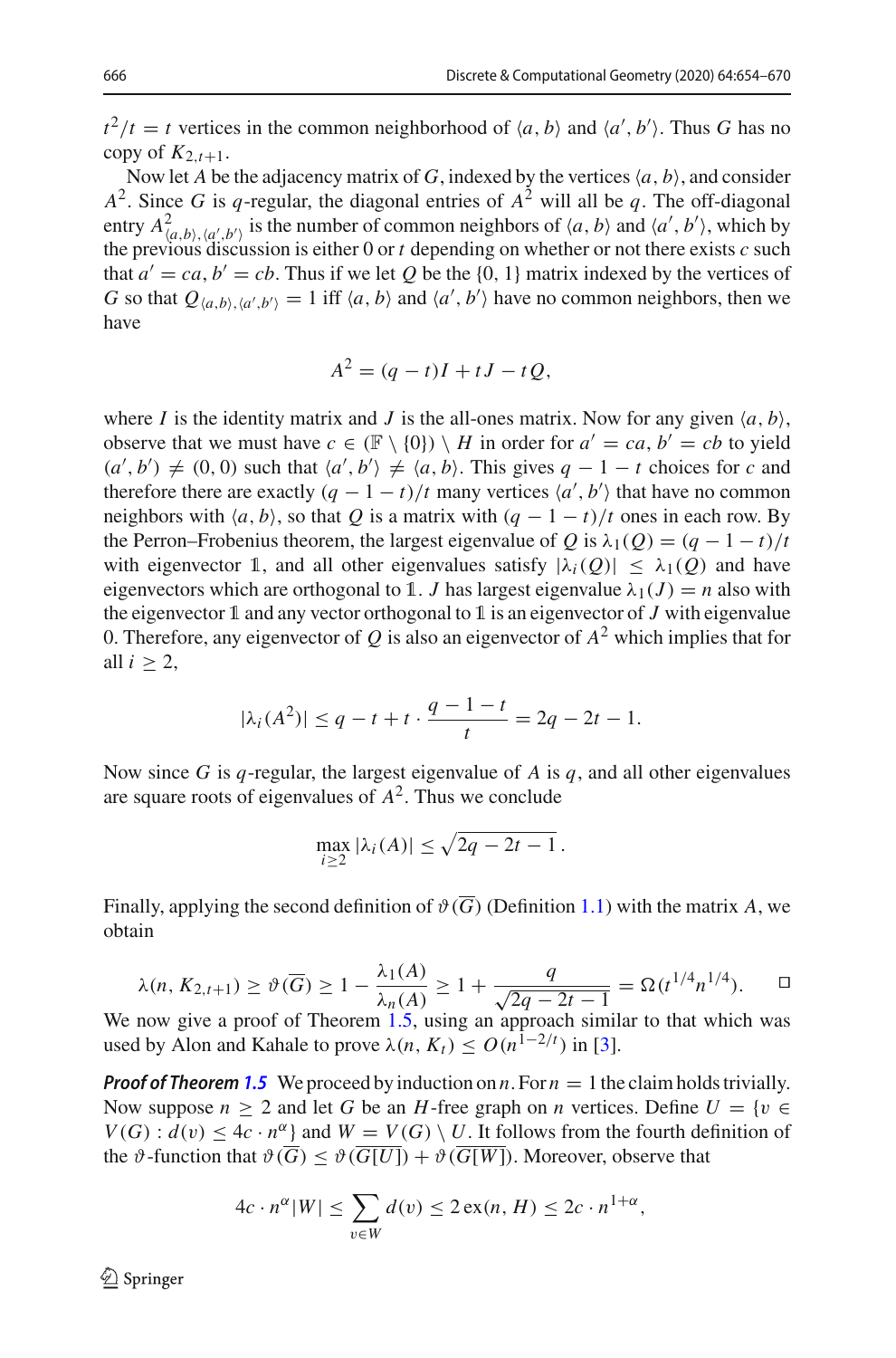so  $|W| \leq n/2$ , and hence by the induction hypothesis

$$
\vartheta(\overline{G[W]}) \le \lambda(n/2, H) \le 20 \cdot \frac{\sqrt{ch}}{\alpha} \cdot \left(\frac{n}{2}\right)^{\alpha/2}.
$$

It remains to bound  $\vartheta(\overline{G[U]})$ . To this end let f be an orthonormal representation of  $G[U]$  maximizing the largest eigenvalue  $\lambda_1(M)$  of the corresponding Gram matrix  $M = M_f$ . By the first definition of the  $\vartheta$ -function, we have  $\vartheta(\overline{G[U]}) = \lambda_1(M)$ . Now fix  $u \in U$  and define  $N'(u) = \{w \in U : uw \in E(G)\}$  to be the neighborhood of *u* in *G*[*U*]. Since *G*[*U*] has no copy of *H*, we have that  $N'(u)$  induces no copy of the tree *T* . Therefore, by the same argument as in the proof of Theorem [1.10,](#page-5-1) *N* (*u*) can be partitioned into at most *h* independent sets, each corresponding to a set of orthonormal vectors. Thus by Parseval's inequality,  $\sum_{w \in N'(u)} (f(u), f(w))^2 \leq h$ . Since  $|N'(u)| \leq$  $d(u) \leq 4c \cdot n^{\alpha}$ , we conclude via Cauchy–Schwarz that  $\sum_{w \in N'(u)} |\langle f(u), f(w) \rangle| \leq$  $\sqrt{4c \cdot n^{\alpha}h}$ . Note that  $\lambda_1(M) \le \max_{u \in U} \sum_{w \in U} |\langle f(u), f(w) \rangle|$ , and thus

$$
\vartheta(\overline{G[U]}) \le \max_{u \in U} \sum_{w \in U} |\langle f(u), f(w) \rangle| = \max_{u \in U} \left( 1 + \sum_{w \in N'(u)} |\langle f(u), f(w) \rangle| \right)
$$
  

$$
\le 1 + \sqrt{4c \cdot n^{\alpha} h} \le 3\sqrt{c \cdot n^{\alpha} h}.
$$

Putting everything together, we have

$$
\vartheta(\overline{G}) \leq \vartheta(\overline{G[U]}) + \vartheta(\overline{G[W]}) \leq 3\sqrt{c \cdot n^{\alpha} h} + 20 \cdot \frac{\sqrt{ch}}{\alpha} \cdot \left(\frac{n}{2}\right)^{\alpha/2}
$$

$$
= \sqrt{c \cdot n^{\alpha} h} \cdot \left(3 + \frac{20}{\alpha} \cdot \left(\frac{1}{2}\right)^{\alpha/2}\right).
$$

Now to complete the proof, we use the fact that  $e^{-x} \leq 1 - x/2$  for  $0 \leq x \leq 1$  to conclude

$$
3 + \frac{20}{\alpha} \cdot \left(\frac{1}{2}\right)^{\alpha/2} \le 3 + \frac{20}{\alpha} \cdot \left(1 - \frac{\alpha \ln 2}{4}\right) \le \frac{20}{\alpha}.
$$

Corollary [1.6](#page-3-2) will now follow from known upper bounds on Turán numbers.

*Proof of Corollary* [1.6](#page-3-2) Recently, Bukh and Tait [\[8](#page-16-22)] showed that  $ex(n, \theta_{t,s}) \leq O(ts^{1-1/t})$  $n^{1+1/t}$ ), generalizing the well-known upper bounds  $ex(n, C_{2t}) \leq O(tn^{1+1/t})$  due to Bondy and Simonovits [\[6\]](#page-16-23), and  $ex(n, K_{2,t}) \leq O(tn^{1+1/t})$  due to Füredi [\[15](#page-16-21)]. Since  $\theta_{t,s}$  consists of a tree together with an additional vertex, we may apply Theorem [1.5](#page-3-0) to obtain the desired upper bounds on  $\lambda(n, H)$ .

*Remark* Bukh and Jiang [\[7](#page-16-24)] recently improved the upper bound on  $ex(n, C_{2t})$  to  $O(n^{1+1/t}\sqrt{t} \log t)$  for *n* sufficiently large relative to *t*. Using Theorem [1.5,](#page-3-0) this implies  $\lambda(n, C_{2t}) \leq O(n^{1/(2t)}t^{7/4}\sqrt{\log t})$ . Nonetheless, in the appendix we show how to obtain the better bound  $\lambda(n, C_{2t}) \leq O(tn^{1/(2t)})$  via a different argument.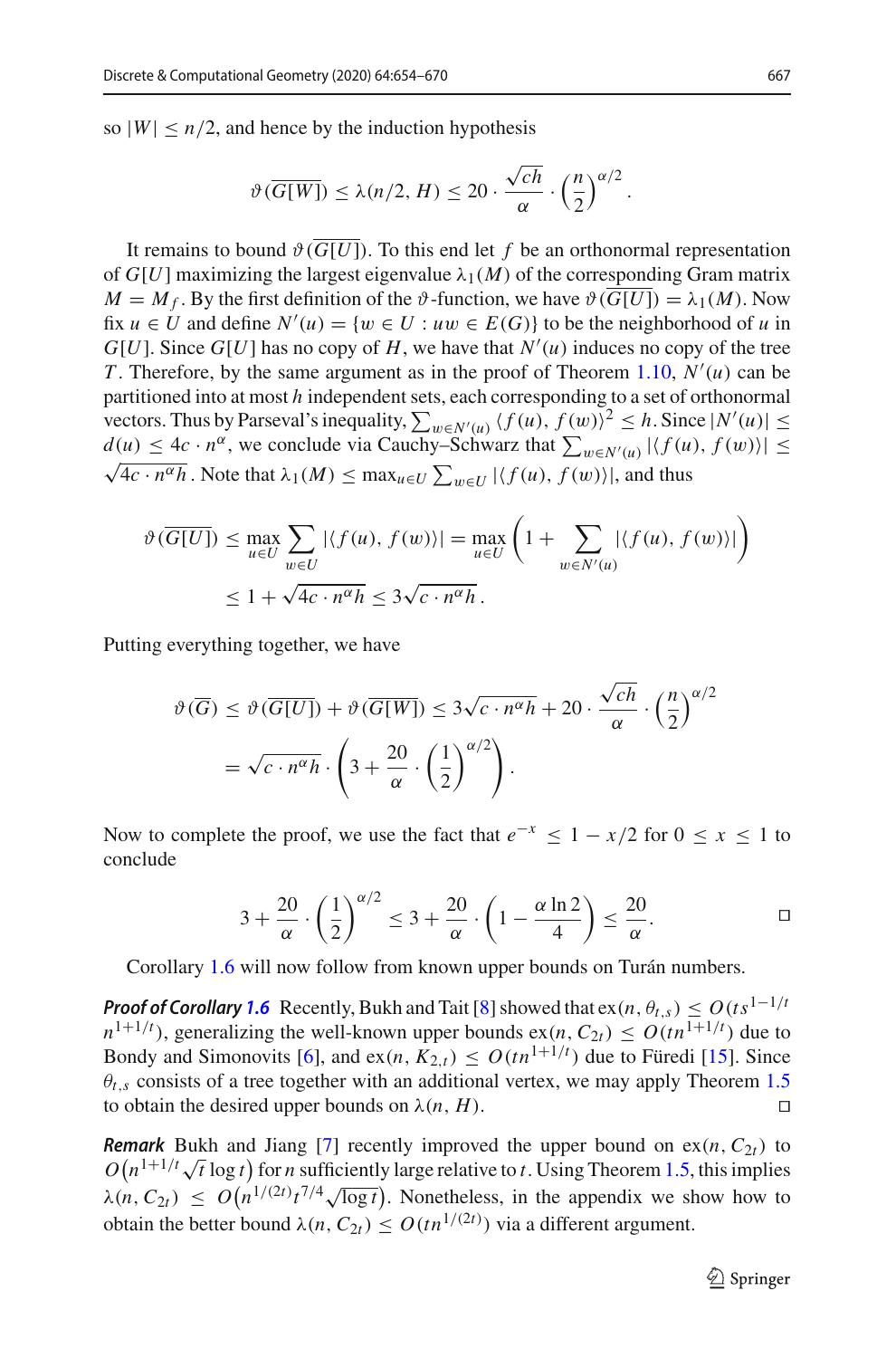.

Theorem [1.7](#page-4-0) will follow from an argument similar to that of Theorem [1.5,](#page-3-0) except that we will have to replace the result that the chromatic number of a neighborhood is bounded, with a bound on the  $\vartheta$ -function of a neighborhood which will be obtained inductively.

*Proof of Theorem [1.7](#page-4-0)* We proceed by induction on *n* and *t*, where  $c_{t,s}$  will be defined recursively. For  $s \ge t = 2$ , let  $c_{2,s}$  be the constant such that  $\lambda(n, K_{2,s}) \le c_{2,s} s^{3/4} n^{1/4}$ as given by Corollary [1.6.](#page-3-2) Now suppose  $s \ge t \ge 3$ . For  $n = 1$ , the claim trivially holds for  $c_t$ ,  $> 1$ . Now let  $n > 2$ .

Kövàri, Sós, and Turán [\[24\]](#page-16-25) showed that there exists a constant *at*,*<sup>s</sup>* such that  $ex(n, K_{t,s}) \leq a_{t,s} n^{2-1/t}$ . As in the proof of Theorem [1.5,](#page-3-0) define  $U = \{v \in V(G) :$  $d(v) \leq 4a_{t,s}n^{1-1/t}$ ,  $W = V(G) \setminus U$ , and observe that by the fourth definition of the  $\vartheta$ -function,  $\vartheta(\overline{G}) \leq \vartheta(\overline{G|U|}) + \vartheta(\overline{G|W|})$ . Moreover, observe that

$$
4a_{t,s}n^{1-1/t}|W| \leq \sum_{v \in W} d(v) \leq 2\exp(n, K_{t,s}) \leq 2a_{t,s}n^{2-1/t},
$$

so  $|W| \leq n/2$ , and hence by the induction hypothesis

$$
\vartheta(\overline{G[W]}) \le \lambda(n/2, K_{s,t}) \le c_{t,s} \left(\frac{n}{2}\right)^{1-2/t+1/(t2^{t-1})}
$$

To bound  $\vartheta$  ( $\overline{G[U]}$ ), let f be an orthonormal representation of  $G[U]$  maximizing the largest eigenvalue  $\lambda_1(M)$  of the corresponding Gram matrix  $M = M_f$ , so that we have  $\vartheta(G[U]) = \lambda_1(M)$ . Now fix  $u \in U$  and let  $N'(u) = \{w \in U : uw \in E(G)\}$  be the neighborhood of *u* in  $G[U]$ . Note that  $G[U]$  has no copy of  $K_{t-1,s}$ , so that via the fourth definition of the  $\vartheta$ -function and induction, we have

$$
\sum_{w \in N'(u)} \langle f(u), f(w) \rangle^2 \le \vartheta(\overline{G[N'(u)]}) \le \lambda(|N'(u)|, K_{t-1,s})
$$
  

$$
\le c_{t-1,s} |N'(u)|^{1-2/(t-1)+1/((t-1)2^{t-2})}.
$$

Thus using the fact that  $|N'(u)| \leq 4a_{t,s}n^{1-1/t}$  and applying Cauchy–Schwarz, we conclude

$$
\sum_{w \in N'(u)} |\langle f(u), f(w) \rangle| \le \sqrt{|N'(u)| \cdot c_{t-1,s} \cdot |N'(u)|^{1-2/(t-1)+1/((t-1)2^{t-2})}}
$$
  

$$
\le 4\sqrt{c_{t-1,s}} \cdot a_{t,s}^{1-1/(t-1)+1/((t-1)2^{t-1})} \cdot n^{1-2/t+1/(t2^{t-1})}.
$$

As in the proof of Theorem [1.5,](#page-3-0) we therefore obtain

$$
\vartheta(\overline{G[U]}) \le \max_{u \in U} \sum_{w \in U} |\langle f(u), f(w) \rangle| = \max_{u \in U} \left( 1 + \sum_{w \in N'(u)} |\langle f(u), f(w) \rangle| \right)
$$
  

$$
\le \left( 1 + 4\sqrt{c_{t-1,s}} \cdot a_{t,s}^{1-1/(t-1)+1/(t-1)2^{t-1})} \right) n^{1-2/t+1/(t2^{t-1})}.
$$

 $\textcircled{2}$  Springer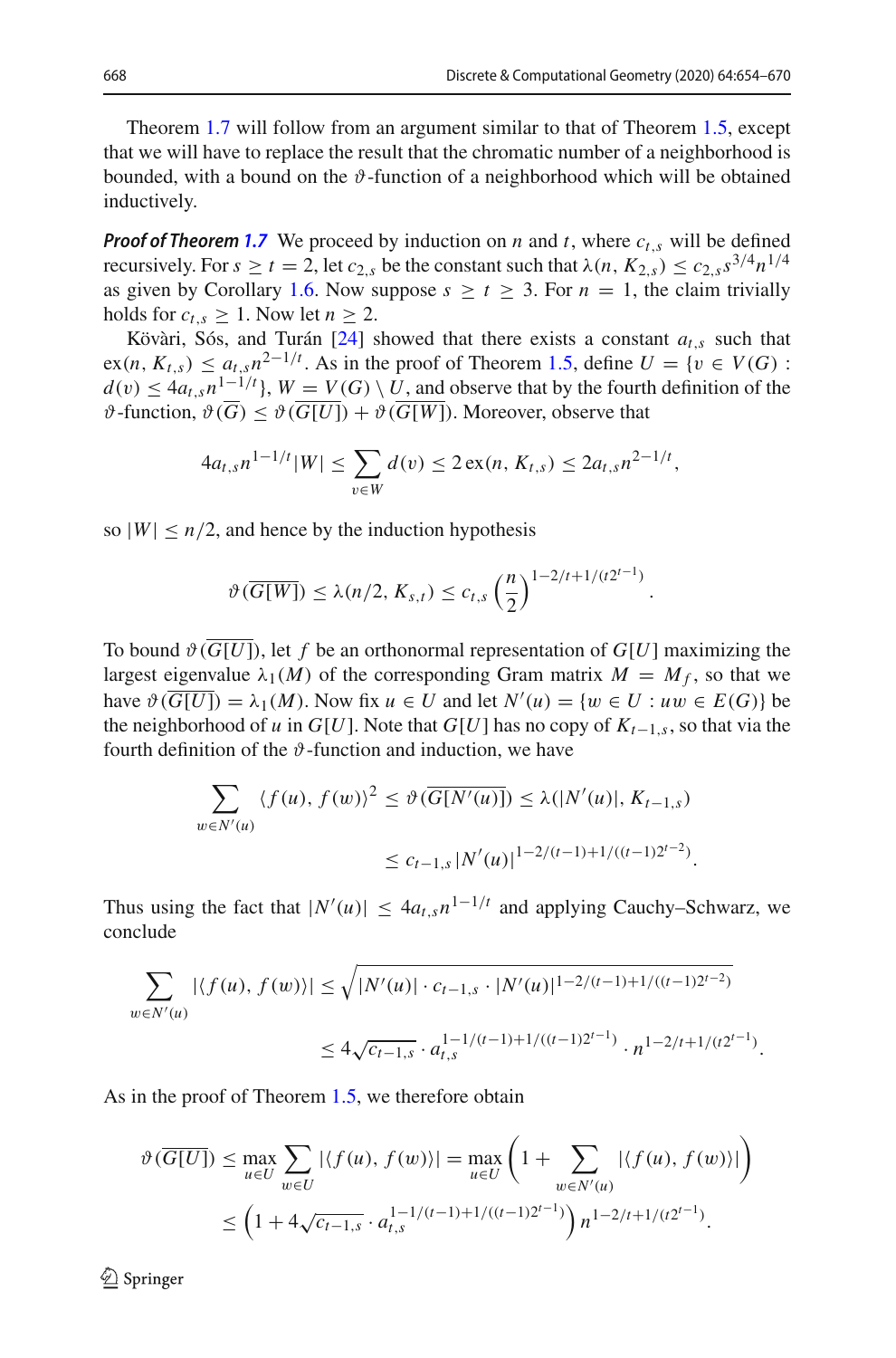Thus if we set

$$
c_{t,s} = \frac{1 + 4\sqrt{c_{t-1,s}} \cdot a_{t,s}^{1-1/(t-1)+1/((t-1)2^{t-1})}}{1 - (1/2)^{1-2/t+1/(t2^{t-1})}},
$$

then we conclude the desired result

$$
\vartheta(\overline{G}) \leq \vartheta(\overline{G[U]}) + \vartheta(\overline{G[W]}) \leq c_{t,s} n^{1-2/t+1/(t2^{t-1})}.
$$

#### **4 Concluding Remarks**

We have seen that for  $H \in \{C_{2t+1}, C_4, C_6, C_{10}, K_{2,t}\}$  fixed and *n* large, Theorem [1.4](#page-3-1) and Corollary [1.6](#page-3-2) provide bounds on  $\lambda(n, H)$  that are asymptotically tight. However, the lower bound in Theorem [1.4](#page-3-1) for  $\lambda(n, K_{t,s})$  with  $s \ge t \ge 3$  does not match the upper bound obtained in Theorem [1.7,](#page-4-0) so determining the correct asymptotic dependence on *n* is an interesting problem. Indeed, for  $n \gg t \to \infty$ , we have

$$
1/2 - o(1) \le \log_n \lambda(n, K_{t,s}) \le 1 - o(1),
$$

where the lower bound is coming from graphs with optimal spectral gaps which are almost extremal for the Turán number, so that we cannot hope to do better with such constructions. On the other hand, we know

$$
1 - o(1) \le \log_n \lambda(n, K_t) \le 1 - o(1)
$$

for  $n \gg t \to \infty$ , and it would therefore be interesting to determine if the asymptotic behavior of  $\lambda(n, H)$  is different for  $H = K_t$  versus  $H = K_{t,s}$ .

For  $H = K_{2,t}$ , even though we know the asymptotic behavior of  $\lambda(n, H)$ , we are only able to show that

$$
\Omega(t^{1/4}n^{1/4}) \leq \lambda(n, K_{2,t}) \leq O(t^{3/4}n^{1/4}),
$$

so it would be interesting to determine the correct dependence of  $\lambda(n, K_{2,t})$  on *t*.

**Acknowledgements** We would like to thank Boris Bukh and Chris Cox for stimulating discussions.

## **References**

- <span id="page-15-0"></span>1. Alon, N.: Explicit Ramsey graphs and orthonormal labelings. Electron. J. Comb. **1**, 12 (1994)
- <span id="page-15-4"></span>2. Alon, N.: Perturbed identity matrices have high rank: proof and applications. Comb. Probab. Comput. **18**(1–2), 3–15 (2009)
- <span id="page-15-1"></span>3. Alon, N., Kahale, N.: Approximating the independence number via the  $\vartheta$ -function. Math. Program. **80**(3), 253–264 (1998)
- <span id="page-15-2"></span>4. Alon, N., Szegedy, M.: Large sets of nearly orthogonal vectors. Graphs Comb. **15**(1), 1–4 (1999)
- <span id="page-15-3"></span>5. Bellman, R.: Introduction to Matrix Analysis. Classics in Applied Mathematics, vol. 19. SIAM, Philadelphia (1997)